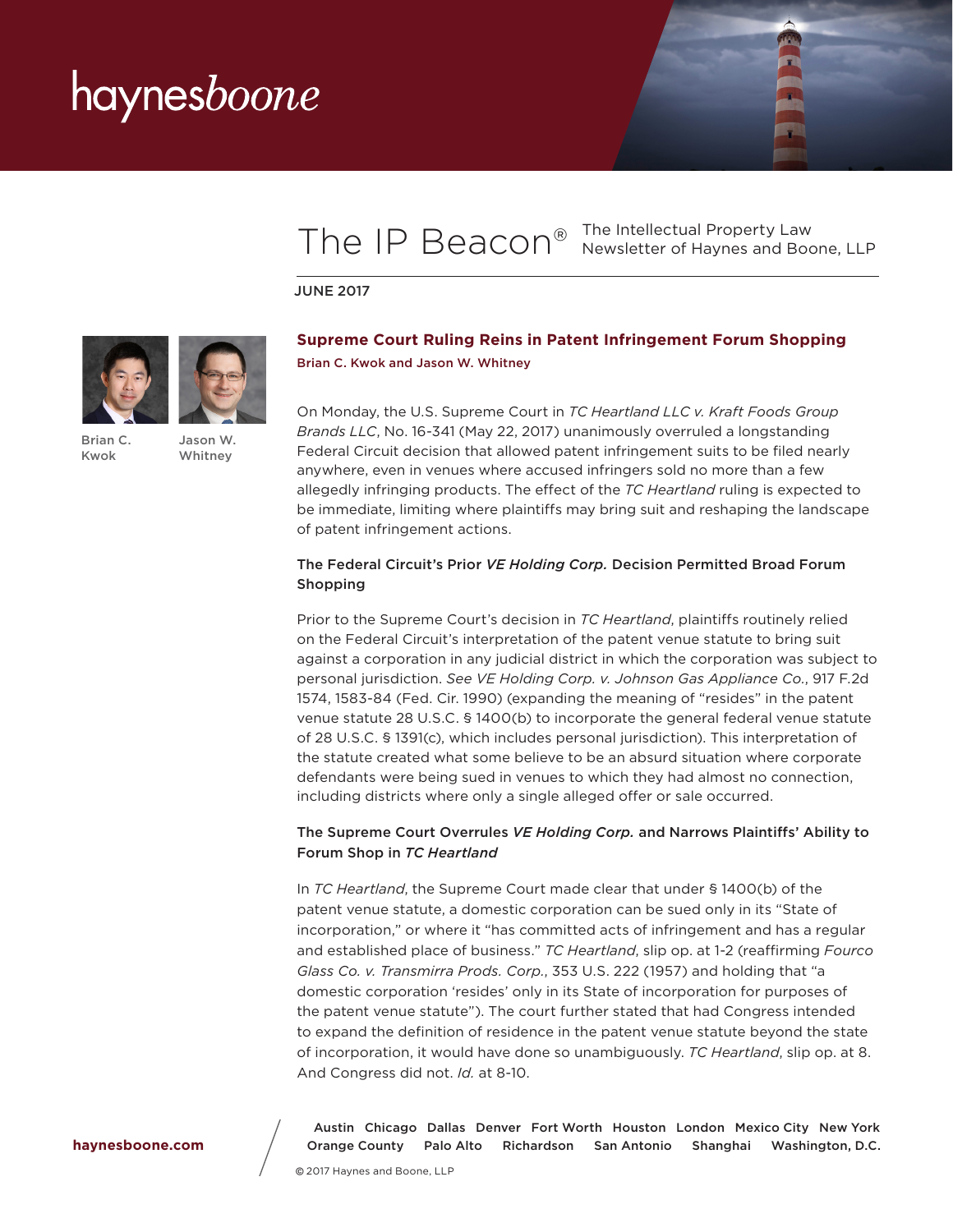### The Immediate Implications of *TC Heartland* on Pending and Future Patent Lawsuits

For pending patent cases, courts are likely to see an increase in both motions to dismiss and motions to transfer based on improper venue. Although a defendant who properly preserved its right to challenge venue may have the upper hand, it is possible that even those defendants that did not timely raise a venue defense may challenge venue nonetheless in light of the Supreme Court's decision. Defendants may even file declaratory judgment actions in their preferred venue while seeking such relief from the court they are presently in. On the other side of the equation, plaintiffs in pending infringement cases where venue was premised on the now-overruled *VE Holding* case may conclude that seeking a joint motion to transfer or filing a new action in another venue present more palatable options than possible outright dismissal for improper venue. Thus, both patentees and accused infringers are likely to engage in more motions practice based on the *TC Heartland* opinion. Among the district courts whose patent dockets will be affected by such motions practice under *TC Heartland*, there is likely to be a disproportionately large number of venue disputes in the Eastern District of Texas, a venue that many view as plaintiff-friendly.

For future patent lawsuits, the *TC Heartland* ruling will likely prompt a shift in patent cases to states where many corporations are incorporated. States with large numbers of incorporated entities such as Delaware, California (with its technology hub), Texas, Illinois, and New York will probably see case filings increase. Similarly, judicial districts with corporate headquarters or significant manufacturing facilities are likely to see an increase in patent litigation. More than 30 percent of all Fortune 500 headquarters are located in just three states (Texas, New York, California), and as a result increases in patent litigation are likely in the district courts for the Northern and Central Districts of California, Northern and Southern Districts of Texas, and the Southern District of New York. Further increases in the Northern District of Illinois's already sizable patent docket are also likely. Finally, the Eastern District of Texas also still has many U.S. headquarters and large business operation centers located particularly in Dallas's northern suburbs, so there will still be significant litigation activity there.

#### Unresolved Venue Questions and Future Uncertainty

Although the *TC Heartland* opinion reconfirms that a domestic corporation "resides" only in its state of incorporation for purposes of patent infringement actions, the decision also leaves several issues unresolved, and these issues are likely to generate yet more litigation in the future.

First, the Supreme Court expressly "confined [its] analysis to the proper venue for corporations," leaving to the lower courts consideration of where a non-corporation "resides" under Section 1400(b). *TC Heartland*, slip op. at 2 n.1; *see also id.* at 3 (noting "*Fourco's* holding that a corporation resides only in its State of incorporation for patent infringement suits"). The narrow holding—and the possibility of additional litigation on the issue—will create uncertainty for unincorporated entities.

Second, the *TC Heartland* opinion explicitly stated that the Supreme Court did not address "the implications of petitioner's argument for foreign corporations," nor did it express any opinion on its prior decision "determining [the] proper venue for foreign corporation under then existing statutory regime." *TC Heartland*, slip op. at 7-8 n.2 (referring to *Brunette Machine Works, Ltd. v. Kockum Industries, Inc.*, 406 U. S. 706 (1972)). Thus, the opinion relates only to "domestic corporations" and it is unclear how the opinion in *TC Heartland* will apply to foreign corporations, particularly those with no "regular and established place of business" in the United States.

Third, because the Supreme Court made clear that a domestic corporation "resides" only its state of incorporation, we expect more litigation concerning the second prong of the patent venue statute, which permits suit to be brought "where the defendant has committed acts of infringement and has a regular and established place of business." 28 U.S.C. § 1400(b). For example, the Court suggests that merely shipping allegedly infringing products into a state is not in itself enough to demonstrate an established place of business. *TC Heartland*, slip op. at 2 (stating that while petitioner "does ship the allegedly infringing products into" Delaware, it "has no meaningful local presence there").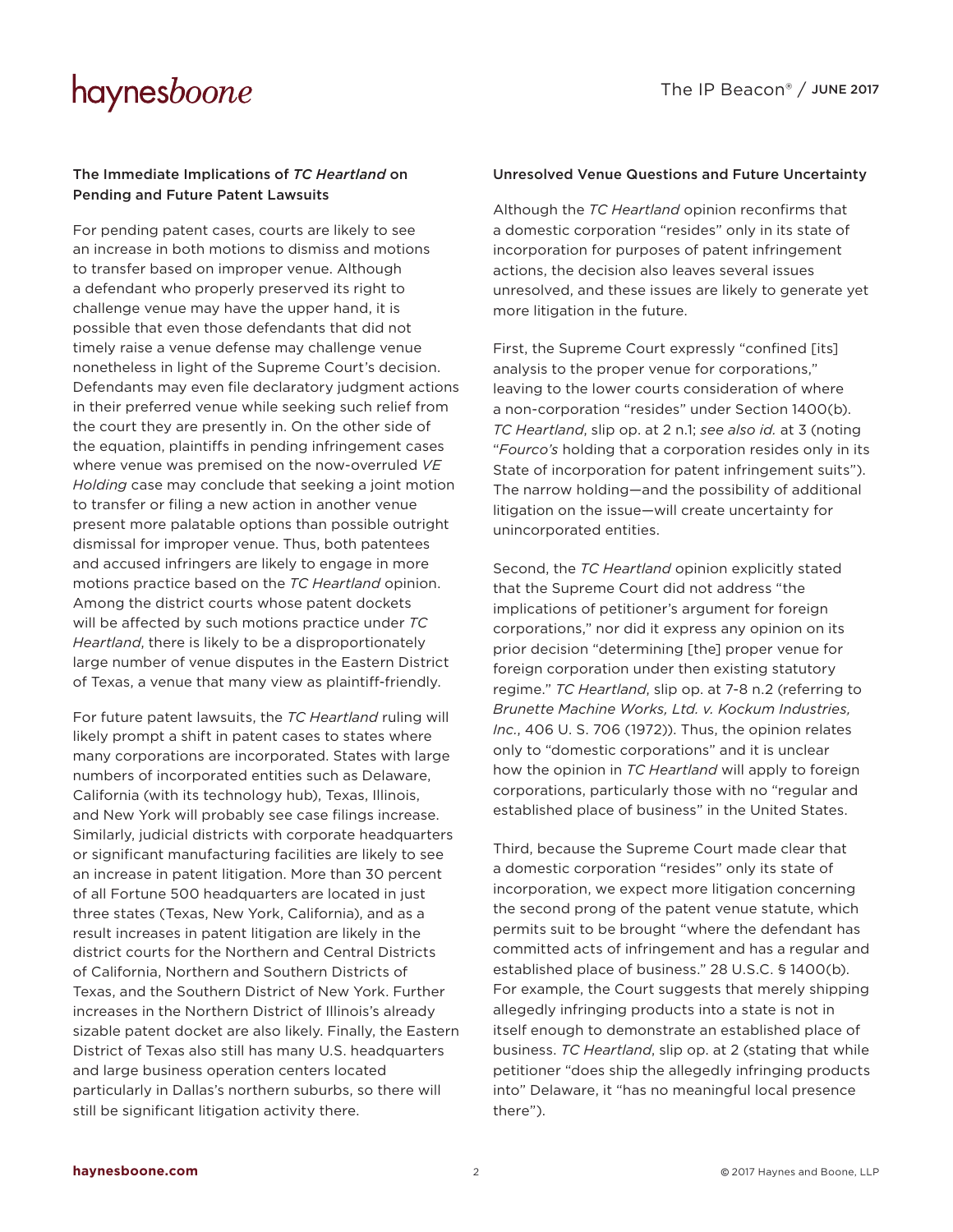Fourth, because the Supreme Court narrowed the available jurisdictions in which a defendant may be sued, plaintiffs may need to file their patent lawsuits in various venues across the country. This may not only be more costly for them, but also poses the potential for inconsistent opinions by different courts. One tool for dealing with this possibility is multidistrict litigation under 28 U.S.C. § 1407, which can allow a single district court to manage pre-trial proceedings and discovery for multiple cases involving common questions of fact pending in different districts.

### Conclusion

*TC Heartland* turns nearly three decades of patent practice in the United States on its head—forum shopping is not what it used to be. Plaintiffs accustomed to the relatively permissive venue law of the past will need to carefully rethink their litigation strategies. Multiple lawsuits against different defendants in different venues may be costly and pose the risk of inconsistent decisions. And proving a corporation has a "regular and established place of business" outside of its state of incorporation creates additional uncertainty. On the other hand, domestic corporations wanting to avoid exposure to certain patent venues need to be thoughtful about their operational footprints. True, there may be many jurisdictions in which they may no longer be sued, but simply shifting a lawsuit from one district to another does not necessarily mean defending a patent lawsuit will be any easier.

### **Is the One Year Time Bar for Filing an IPR Subject to Appellate Review?**

[Paul E. Dietze, Ph.D.](http://www.haynesboone.com/people/d/dietze-phd-paul), [Whitney Remily](http://www.haynesboone.com/people/r/remily-whitney) and [Yongjin Zhu, Ph.D.](http://www.haynesboone.com/people/z/zhu-yongjin)





[Paul E.](http://www.haynesboone.com/people/d/dietze-phd-paul)  [Dietze, Ph.D.](http://www.haynesboone.com/people/d/dietze-phd-paul) [Remily](http://www.haynesboone.com/people/r/remily-whitney)[Whitney](http://www.haynesboone.com/people/r/remily-whitney) 

Yongjin Zhu. [Ph.D.](http://www.haynesboone.com/people/z/zhu-yongjin)

On May 4, 2017, the *en banc* Federal Circuit heard oral arguments in *Wi-Fi One, LLC v. Broadcom Corp.*, Appeal 2015-1944 (Fed. Cir. Sept. 16, 2016)<sup>1</sup> to consider whether the findings of the Patent Trial & Appeals Board ("PTAB") regarding 35 U.S.C. § 315(b), which governs the timeliness of filing a petition for *inter partes* review ("IPR"), are subject to judicial review on appeal.2 Specifically, the Federal Circuit is considering whether it should overrule its panel decision in *Achates Reference Publishing Inc. v. Apple Inc.* 803 F.3d, 652 (Fed. Cir. 2015), *cert. dismissed*, 136 S. Ct. 998 (2016) that judicial review is unavailable to challenge a determination by the PTAB that the petitioner satisfied the requirement of 35 U.S.C. § 315(b). Whether *Achates* is upheld or overruled will hinge on how broadly the Court construes the scope of 35 U.S.C. § 314(d).<sup>3</sup>

#### *Achates*

In *Achates*, the Court held that it lacked jurisdiction to review a PTAB decision that a petition to institute an IPR was not time barred because such decisions "are final and nonappealable under 35 U.S.C. § 314(d)." *Achates* at 653. In particular, the Court held

<sup>1</sup> Appeal 2015-1944 consolidated appeals in *Wi-Fi One*, 837 F.3d 1329 (Fed. Cir. 2016); *Wi-Fi One, LLC v. Broadcom Corp.*, 2016 WL 4933344 (Fed. Cir. 2016) (per curiam); and *Wi-Fi One, LLC v. Broadcom Corp.*, 2016 WL 4933418 (Fed. Cir. 2016) (per curiam).

<sup>2 35</sup> U.S.C. § 315(b) states:

An *inter partes* review may not be instituted if the petition requesting the proceeding is filed more than 1 year after the date on which the petitioner, real party in interest, or privy of the petitioner is served with a complaint alleging infringement of the patent. The time limitation set forth in the preceding sentence shall not apply to a request for joinder under subsection (c).

<sup>3 35</sup> U.S.C. § 314(d) states:

The determination by the Director whether to institute an *inter partes* review under this section shall be final and nonappealable.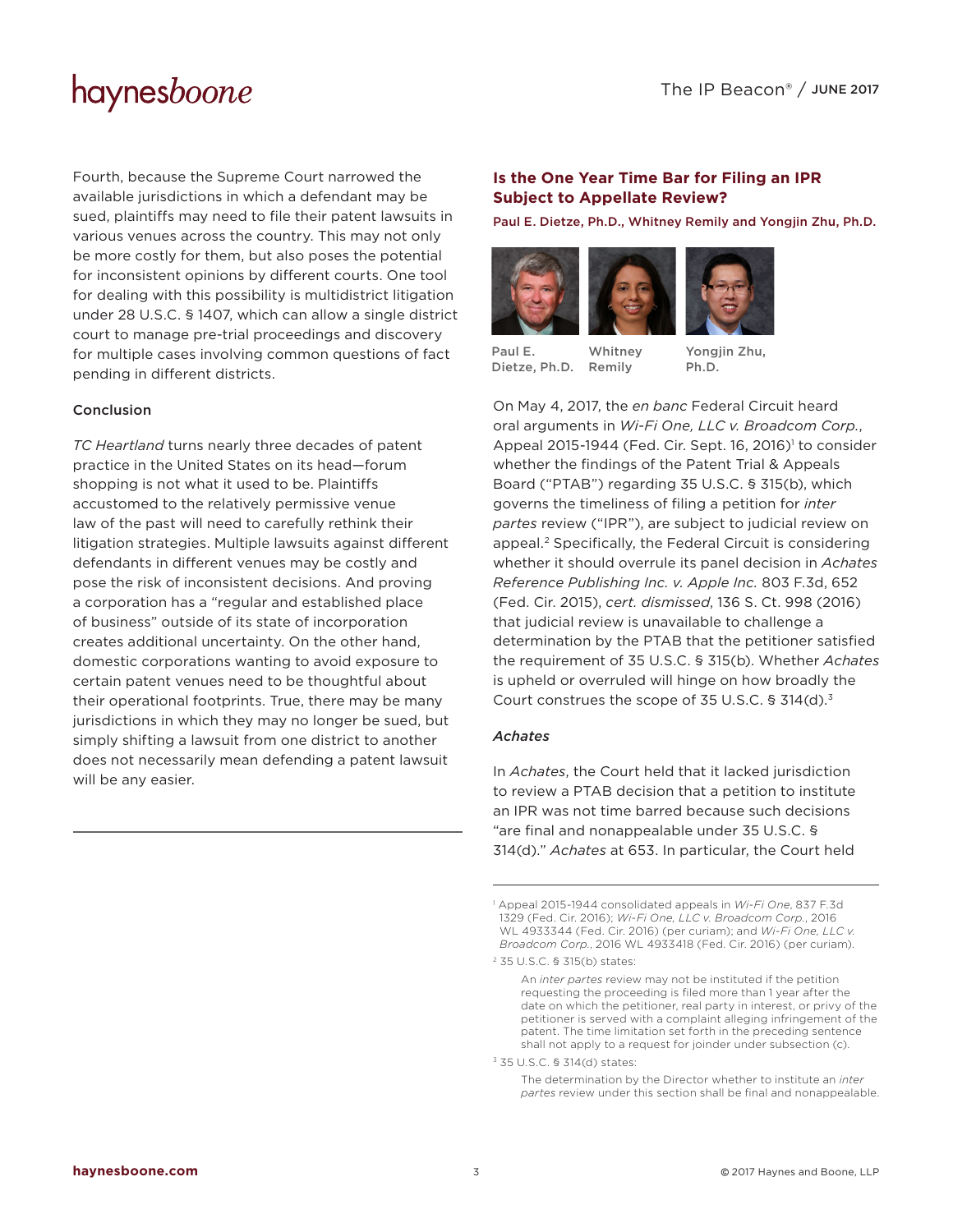that, similar to their holding in *In re Cuozzo Speed Techs., LLC,* 793 F.3d 1268 (Fed. Cir. 2015), judicial review was precluded because "the § 315(b) time bar does not impact the Board's authority to invalidate a patent claim — it only bars particular petitioners from challenging the claim." *Achates* at 657.According to the Court, the time bar is also not a "'defining characteristic' of the Board's 'authority to invalidate' a patent." *Id.* The Court further held that 35 U.S.C. § 314(d) is properly construed as not limiting preclusion of judicial review to determinations "under this section," but as extending the preclusion to 35 U.S.C. § 315(b), and that review is precluded even if the determination is reconsidered during the merits phase and restated in the final written decision. *Id.* at 658.

### *Wi-Fi One* in Front of the PTAB and the Federal Circuit

In *Wi-Fi One*, Broadcom petitioned the PTAB to institute IPRs challenging the validity of various claims of three patents owned and asserted by Wi-Fi One ("the Wi-Fi One patents"). Wi-Fi One argued that the IPR should not have been instituted because Broadcom's petition was time-barred under 35 U.S.C. § 315(b). Specifically, Wi-Fi One asserted that, although the defendants in a district court litigation were not petitioners in the IPR, the defendants were a real party-in-interest or a privy of petitioner Broadcom, and, thus, the one year time bar of 35 U.S.C. § 315(b) for filing a petition had expired. The PTAB disagreed and instituted the IPR proceedings. Wi-Fi One's motion requesting additional discovery to determine if any of the defendants were a real party-in-interest or a privy of Broadcom was denied by the PTAB, as was Wi-Fi One's request for a rehearing on the order denying discovery. A request for writ of mandamus filed by Wi-Fi One's predecessor-in-interest asking the Federal Circuit to compel that discovery was also denied. *In re Telefonaktiebolaget LM Ericsson*, 564 F. App'x 585 (Fed. Cir. 2014). Ultimately, the IPR proceedings concluded with a determination that the challenged claims of the Wi-Fi One patents were unpatentable. A request for rehearing was denied, and Wi-Fi One appealed to the Federal Circuit.

On appeal, Wi-Fi One again argued, *inter alia*, that the district court defendants were a real party-in-interest or a privy of Broadcom and, therefore, Broadcom's

petition was untimely under 35 U.S.C. § 315(b). The Federal Circuit, citing its earlier decision in *Achates*, declined to review the PTAB's decision to institute the IPR. The Court held that a PTAB decision to institute an IPR proceeding, which involves an assessment by the PTAB as to whether or not the time bar of 35 U.S.C. § 315(b) has been met, is not reviewable because such review is precluded under 35 U.S.C. § 314(d).

The Court was not persuaded by Wi-Fi One's argument that *Achates* was implicitly overruled by the Supreme Court decision in *Cuozzo Speed Technologies, LLC v. Lee*, 136 S. Ct. 2131 (2016). The Court stated that "[w]e see nothing in the *Cuozzo* decision that suggests *Achates* has been implicitly overruled" and held that a PTAB decision as to whether or not 35 U.S.C. § 315(b) bars institution of an IPR proceeding is a "question[] that [is] closely tied to the application and interpretation of statutes related to the Patent Office's decision to initiate *inter partes* review." *Wi-Fi One* at 1334. The Court then concluded that, following *Cuozzo*, "the prohibition against reviewability applies." *Id.* However, Judge Reyna's concurrence in *Wi-Fi One* suggested that *Achates* may have been improperly decided in view of *Cuozzo* and suggested that *Achates* should be revisited by the *en banc* Court.4

Wi-Fi One petitioned the Federal Circuit for rehearing *en banc*, and that petition was granted on January 4, 2017. *Wi-Fi One, LLC v. Broadcom Corp.*, 851 F.3d 1241 (Fed. Cir. 2017). The Court requested supplemental briefs limited to the question of whether the Court should overrule *Achates. Id.*

#### Wi-Fi One's Arguments on Appeal

In its appeal brief, Wi-Fi One argues that *Achates* should be overruled because the Supreme Court's

<sup>4</sup> Similarly, in *Click-to-Call Technologies, LP v. Oracle Corp.*, 622 Fed. Appx. 907 (Fed. Cir. 2015) the Federal Circuit, on remand from the Supreme Court for further consideration in light of *Cuozzo*, held, being bound by *Wi-Fi One* and *Achates*, that it did not have jurisdiction to hear Click-to-Call Technologies LP's ("Click-to-Call's") appeal of a PTAB decision invalidating one of its patents in an IPR proceeding where Click-to-Call asserted that the IPR should not have been instituted because of the time bar under 35 U.S.C. § 315(b). Concurring opinions by Judges O'Malley and Taranto in *Click-to-Call* also suggested that *Achates* may have been improperly decided in view of the *Cuozzo* decision and urged the full court to address the issue.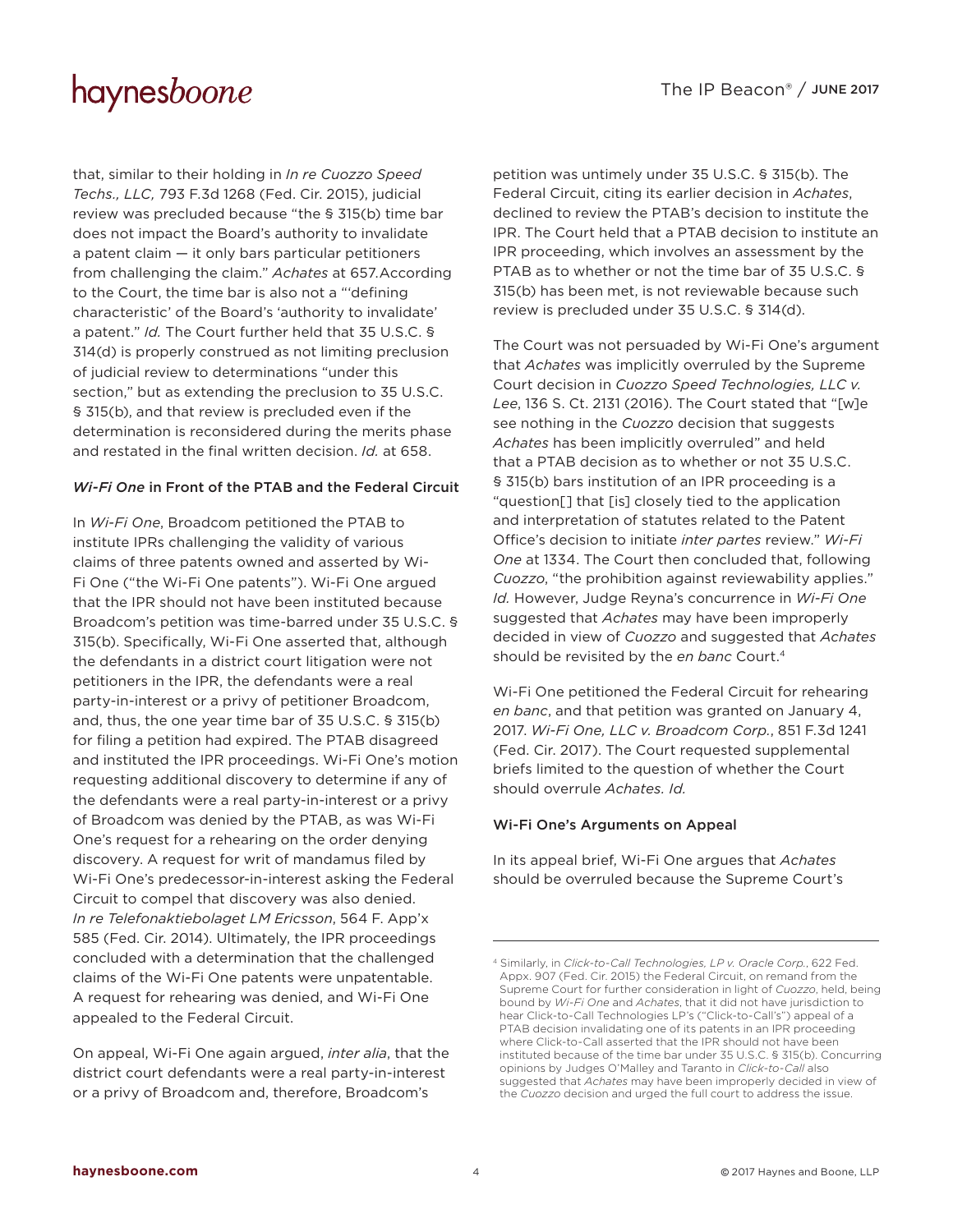decision in *Cuozzo* "exposed at least two fundamental flaws in the reasoning of *Achates*." Wi-Fi One's En Banc Brief at 2. Specifically, Wi-Fi One argues that the decision in *Achates* improperly failed to consider the strong presumption for judicial review of administrative action, which can only be rebutted by a clear and convincing indication of Congressional intent to preclude judicial review, and erroneously focused on whether 35 U.S.C. § 315(b) was a "jurisdictional" statute. *Id.*

In particular, Wi-Fi One argues that *Achates* applied an improper analytical framework for deciding if the preclusion of judicial review under 35 U.S.C. § 314(d) extended to determinations under 35 U.S.C. § 315(b) by focusing on whether 35 U.S.C. § 315(b) was a "jurisdictional" statute, as the Supreme Court had abrogated any distinction between "jurisdictional" and "non-jurisdictional" agency statutes, and "all statutory directives to an agency are jurisdictional." *Id.* at 36-37. Rather, Wi-Fi One argues that the proper analytical framework for assessing whether the preclusion of judicial review under 35 U.S.C. § 314(d) extends to 35 U.S.C. § 315(b) is provided by *Cuozzo*, *i.e.*, an approach that considers the strong presumption of judicial review and then considers if the text of the statute, the overall statutory structure, and the legislative history provides a clear and convincing indication that Congress intended to overcome that presumption. Applying the standard set forth in *Cuozzo*, Wi-Fi One argues that the scope of preclusion under of 35 U.S.C. § 314(d) did not preclude judicial review of a PTAB determination under 35 U.S.C. § 315(b).

Specifically, Wi-Fi One argues that the strong presumption of judicial review dictates a narrow construction of 35 U.S.C. § 314(d) that limits the scope of § 314(d) to precluding review of institution decisions under 35 U.S.C. § 314(a)<sup>5</sup> and other statutes or issues that are "closely related" to the institution decision. *Id.* at 41. According to Wi-Fi One, determinations under 35 § U.S.C. 315(b) are not "closely related" and, as such, judicial review is appropriate. *Id.* at 46. Wi-Fi One acknowledges that, although the plain text of §314(d) limits appeals to institution decisions under §314(a), *Cuozzo* applied the preclusion to an institution decision under 35 U.S.C. § 312(a)(3).<sup>6</sup> Wi-Fi One, however, argues that a decision based on petition requirements

under 35 U.S.C. § 312(a)(3) is different from a statutory time bar under 35 U.S.C. § 315(b) because a decision based on 35 U.S.C. § 312(a)(3), unlike a decision based on 35 U.S.C. § 315(b), is "closely related" to a decision based on 35 U.S.C. § 314(d). *Id.* at 41. Indeed, Wi-Fi One notes that the Court in *Cuozzo* identified the challenge to review under 35 U.S.C. § 312(a) (3) as simply a "mine-run challenge to the director's institution decision under § 314(d)." *Id.* at 39.

Wi-Fi One additionally argues that the process used by the PTAB to make its determination under 35 U.S.C. § 315(b) raised "issues of constitutional due process and violations of procedural protections guaranteed by the APA [Administrative Procedures Act]" and, even if the PTAB's ultimate timeliness determination under §315(b) is not subject to judicial review, procedural irregularities are subject to review absent "clear indications that Congress intended to grant the PTAB discretion to make its §315(b) determinations in ways that violate constitutional due process, or with disregard to important procedural requirements of the APA-with no judicial oversight." Wi-Fi One characterizes this burden as one that the United States Patent & Trademark Office ("USPTO") will be unable to meet. *Id.* at 51-53.

Thus, Wi-Fi One concludes that *Achates* should be overruled and its appeal considered on the merits or, in the alternative, that the PTAB decision should be vacated and remanded for further proceedings on the 35 U.S.C. § 315(b) time bar issue.

<sup>5</sup> 35 U.S.C. § 314(a) states:

The Director may not authorize an *inter partes* review to be instituted unless the Director determines that the information presented in the petition filed under section 311 and any response filed under section 313 shows that there is a reasonable likelihood that the petitioner would prevail with respect to at least 1 of the claims challenged in the petition.

<sup>6</sup> 35 U.S.C. § 312(a)(3) states:

A petition filed under section 311 may be considered only if— ...

<sup>(3)</sup> the petition identifies, in writing and with particularity, each claim challenged, the grounds on which the challenge to each claim is based, and the evidence that supports the grounds for the challenge to each claim, including—

<sup>(</sup>A) copies of patents and printed publications that the petitioner relies upon in support of the petition; and (B) affidavits or declarations of supporting evidence and opinions, if the petitioner relies on expert opinions.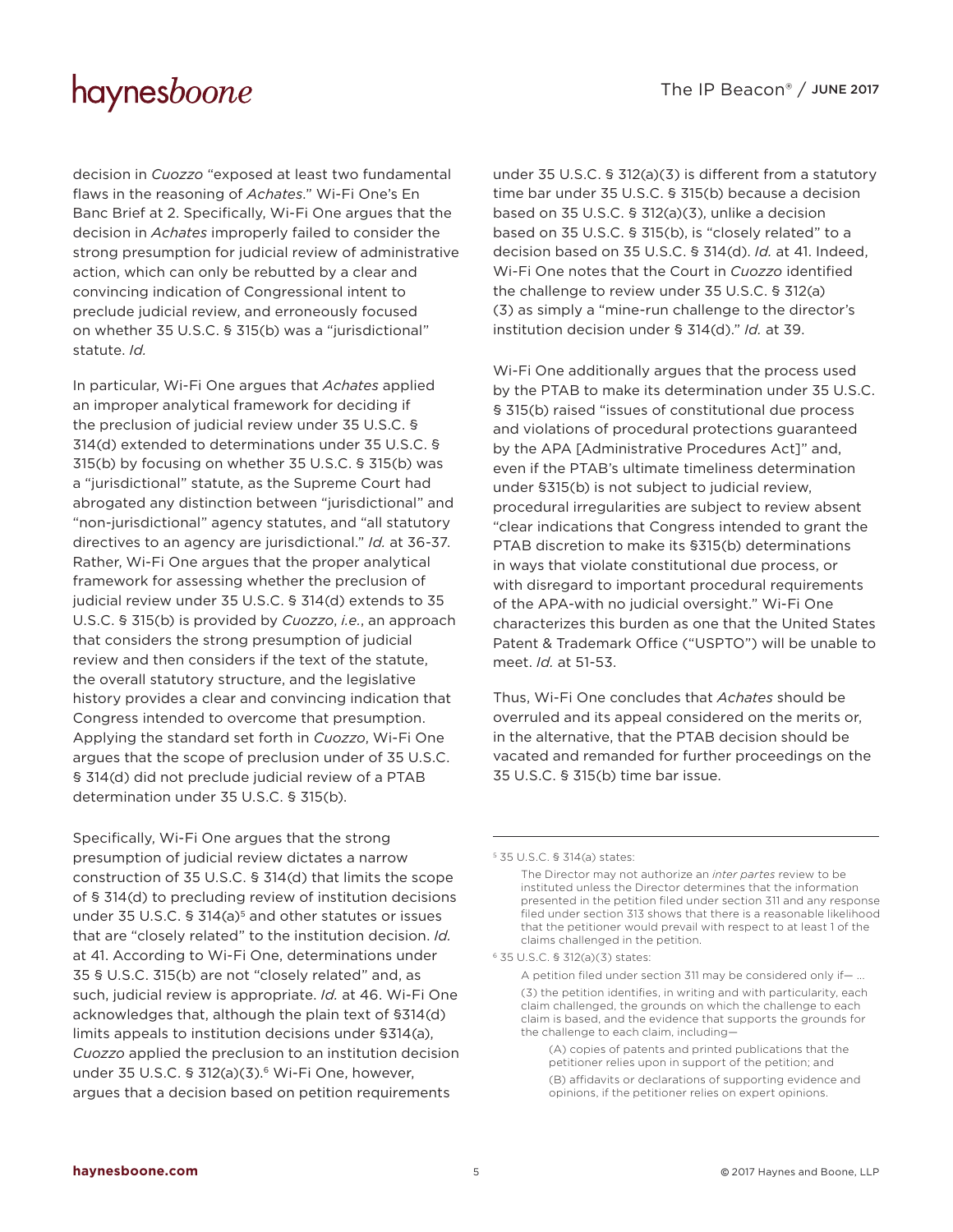#### Broadcom's Arguments on Appeal

In its reply brief, Broadcom argues that *Achates* was properly decided and should not be overturned because "*Achates* properly recognized that the plain language of 35 U.S.C. § 314(d) prohibits appeals of the Board's determination whether to institute *inter partes* review, including the closely related issue of whether the petition is timely." Broadcom's En Banc Brief at 2. According to Broadcom, the plain meaning of 35 U.S.C. § 314(d) prohibits appeal of PTAB determinations whether to institute an IPR. Furthermore, Broadcom cites *Cuozzo* to argue that the bar to challenges under § 314(d) "at a minimum, bars challenges that are *closely tied* to the application and interpretation of statutes related to the Patent Office's decision to initiate *inter partes* review," and that 35 U.S.C. § 315(b) is "just such a statute." *Id.* at 12 (emphasis in original, internal quotations omitted). Broadcom further argues that *Cuozzo's* holding that a decision to institute an IPR under 35 U.S.C. § 312(a)(3) was not appealable "bolsters" the conclusion that 35 U.S.C. § 314(d) is properly construed as not limiting preclusion of judicial review to decisions to institute under 35 U.S.C. § 314(a). *Id.* at 12.

Broadcom also argues that the legislative history of 35 U.S.C. § 314(d) supports the position that 35 U.S.C. § 314(d) precludes judicial review of a determination as to whether or not the time bar of 35 U.S.C. § 315(b) has been met. Specifically, Broadcom argues that Congress created IPR to "improve patent quality and restore confidence in the presumption of validity that comes with issued patents" and that allowing appeals of institution decisions "would undercut [this] important congressional objective." *Id.* at 24-25. Further, Broadcom argues that Congress intended IPR to provide a "speedy and efficient alternative" to district court litigation for challenging the validity of patents, and that allowing parties to "relitigate not only the threshold time-bar issue but also all the underlying discovery disputes related to that issue would severely undermine [this] goal." *Id.* at 25-26.

Broadcom goes on to argue that the presumption of judicial review does not apply. Specifically, Broadcom argues that "the statute on its face precludes judicial review" and, as held in *Cuozzo*, "the language of §

314(d) and the legislative history of the AIA sufficiently establish Congress's intent to bar review of challenges 'closely tied' to the Board's institution decision." *Id.* at 31. According to Broadcom, by "implicitly recognizing — as *Cuozzo* confirms — that the statutory text and purpose sufficiently rebut the presumption in this case," the Court in *Achates* "gave the presumption the weight it deserved." *Id.* at 30-31. Broadcom further notes that *Cuozzo* preserved the availability of judicial review of "shenanigans" related to institutional decisions, such as determinations that violate the Constitution, *ultra vires* decisions, and decisions exceeding the PTAB's authority to invalidate a patent. Broadcom takes the position that *Achates* recognized these exceptions, but that none of them are applicable to the present matter. *Id.* at 34-46. Broadcom argues that challenges under the Administrative Procedures Act, based on the process by which the PTAB makes a decision, are also not available when, as here, the statute precludes judicial review. *Id.* at 46-48.

#### Oral Arguments

During oral arguments, the questions posed showed that the Court was considering statutory language, legislative history, public policy, and the guidance provided by *Cuozzo*. For example, some of the questions showed that there was concern as to whether permitting review of institution decisions would stifle the legislative intent of the America Invents Act to improve patent quality in a fast and cost effective manner.

With regard to statutory language, Judge Chen queried why, if 35 U.S.C. § 314(d) was intended to extend to other sections, it states "under this section," rather than "under this chapter" (as in 35 U.S.C. § 318(a)), and Judge O'Malley, noting that 35 U.S.C. § 315(b) is directed to instituting *inter partes* review, asked whether the USPTO would be exceeding its statutory authority by instituting a review that does not meet the requirements of this section.

There were also numerous questions concerning the guidance provided by the Supreme Court in *Cuozzo* as to the scope of preclusion under 35 U.S.C. § 314(d), in particular, whether it encompasses 35 U.S.C. § 315(b). For example, there were questions as to what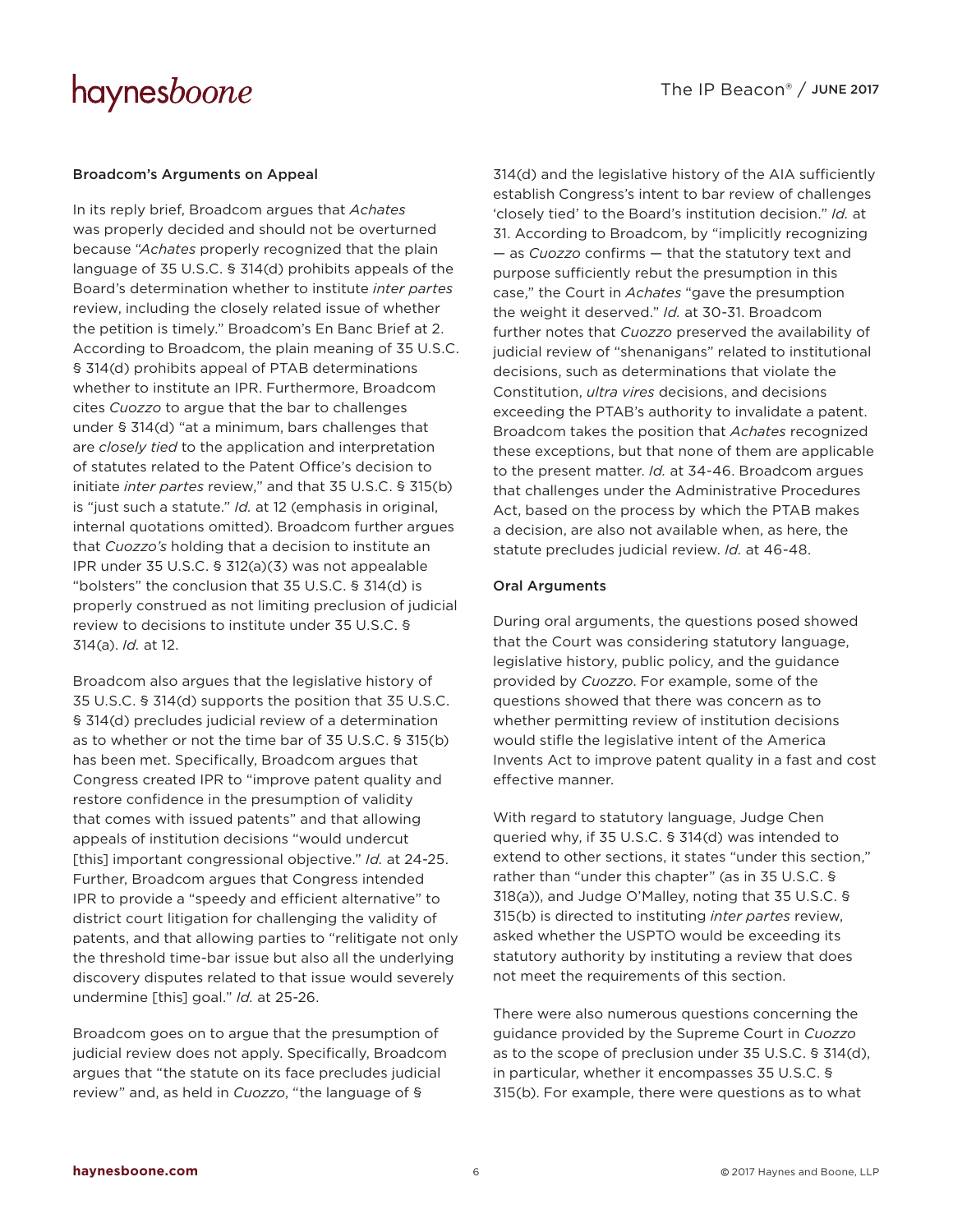is a "question closely tied to the application and interpretation of statutes" and what is a "less closely related statute." Judge Chen also wanted to know what to make of the fact that, while the majority in *Cuozzo* addressed the dissent's concerns about limiting judicial review, the majority did not address the dissent's discussion of precluding review under 35 U.S.C. § 315(b). Other questions were directed to what conduct amounts to a "shenanigan."

The USPTO took part in the argument in support of the position that a determination under 35 U.S.C. § 315(b) should be precluded from judicial review. Specifically, it argued that a proper construction of the phrase "under this section" in 35 U.S.C. § 314(d) extends the preclusion of judicial review to 35 U.S.C. § 315(b). The USPTO also asserted that, although the USPTO is bound by 35 U.S.C. § 315(b), the determination whether or not to institute *inter partes* review under this section is not appealable for the reason that public policy supports not overturning a proper decision regarding patentability due to an error in an institution decision. Finally, the USPTO indicated that such an approach considers the interest of the public, which is an "absent party" in this proceeding.

#### Conclusion

Thus, the *en banc* Federal Circuit will consider statutory construction, Congressional intent, and legislative history to decide whether *Achates* was properly decided and preclusion of judicial review under 35 U.S.C. § 314(d) extends to all institution decisions, except for those characterized in *Cuozzo* as "shenanigans," including decisions that involve a determination under 35 U.S.C. § 315(b), or whether Achates should be overruled because judicial review under 35 U.S.C. § 314(d) is limited to decisions to institute under 35 U.S.C. § 314(a) and closely related statutes. If the Court agrees with Wi-Fi One to overrule *Achates*, the Court will also need to decide if 35 U.S.C. § 315(b) is a statute closely related to 35 U.S.C. § 314(a). If the Court agrees with Broadcom that *Achates* was properly decided, the Court will need to decide if a failure to consider the time bar under 35 U.S.C. § 315(b) and its limitations on USPTO authority is a "shenanigan."

A decision by the Court upholding *Achates* would strictly limit appellate review of PTAB institution

decisions, while a decision reversing *Achates* would suggest that other issues, such as the USPTO's conclusion that a dismissal without prejudice avoids a 35 U.S.C §315(b) time bar, would more likely be subject to judicial review.

### **AIA On-Sale Bar and USPTO's Practices After Helsinn**

[Thomas Kelton](http://www.haynesboone.com/people/k/kelton-thomas) and [Pranay K. Pattani](http://www.haynesboone.com/people/p/pattani-pranay)



[Thomas](http://www.haynesboone.com/people/k/kelton-thomas)  [Kelton](http://www.haynesboone.com/people/k/kelton-thomas) [Pranay K.](http://www.haynesboone.com/people/p/pattani-pranay)  [Pattani](http://www.haynesboone.com/people/p/pattani-pranay)

In the recently decided *Helsinn Healthcare S.A. v. Teva Pharmaceuticals USA, Inc.*, the Federal Circuit tackled the issue of when on-sale bars can apply under the America Invents Act ("AIA").

No. 2016-1284 (Fed. Cir. May 1, 2017). Although the decision addresses situations involving public sales of inventions, questions about situations involving private or secret sales remain open.

Prior to enactment of the AIA, §102 included an on-sale bar if "the invention was . . . on sale in this country, more than one year prior to the date of the application for patent in the United States." 35 U.S.C. § 102(b) (Pre-AIA). Under the AIA, modified §102 also includes an on-sale bar that applies if "the claimed invention was . . . on sale, or otherwise available to the public before the effective filing date of the claimed invention." 35 U.S.C. § 102(a)(1) (Post-AIA). Disagreements in parties' understandings of the effect of the AIA's modification of §102, as it relates to applicability of the on-sale bar, were recently on display in Helsinn.

Helsinn sued Teva for infringement. *Helsinn*, No. 2016-1284 at 3. Facts established at trial include: (i) the invention was sold more than one year before the application for patent, (ii) the existence of the sale was public, and (iii) the terms of the sale did not make the technical details of the invention publicly available. *Id.* at 6-8. Teva argued that, like the pre-AIA bar that applies to public and private sales, the AIA on-sale bar also applies to Helsinn's sale. *Id.* at 19. On the other hand, Helsinn argued that the AIA on-sale bar "does not encompass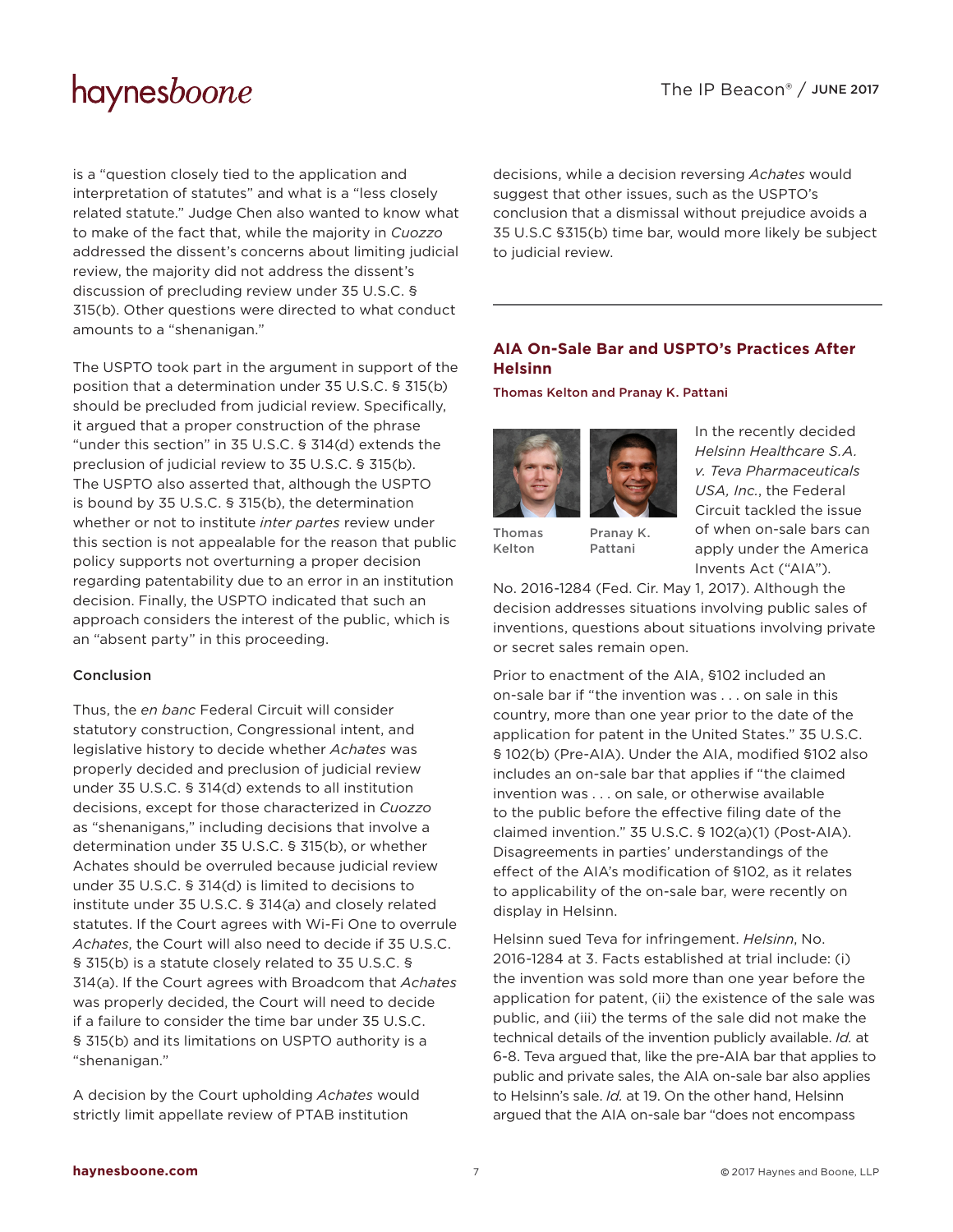secret sales and requires that a sale make the invention available to the public in order to trigger application of the on-sale bar." *Id.* Helsinn relied on the "otherwise available to the public" phrase in modified §102 to support its argument that the AIA on-sale bar should not apply. *Id.* at 22. According to Helsinn, regardless of whether the existence of the sale itself is public or remains secret, it is necessary that terms of the sale make the invention publicly available before the AIA on-sale bar can apply. *Id.*

The Federal Circuit rejected Helsinn's argument based on Pennock v. Dialogue, a precedent set by the Supreme Court long before the AIA. *Id.* at 23. Pennock also involved a situation in which existence of the sale was public, but the terms of sale did not make details of the invention publicly available. *Id.* The Supreme Court found Pennock's public sale invalidating based mostly on a policy concern that failing to do so would lead to impediments in progress of science and useful arts. *Id.* The Federal Circuit relied on Pennock to conclude that, "if the existence of the sale is public, the details of the invention need not be publicly disclosed in the terms of sale" for the AIA on-sale bar to apply. *Id.* at 27.

However, the Federal Circuit did not address the situation in which existence of the sale remains secret. *Id.* at 21. The Federal Circuit declined to address this situation explaining that it was not pertinent because Helsinn's sale of its invention was indisputably public. *Id.* Therefore, although the court clarified that the AIA on-sale bar can apply when existence of a sale is public, it provides little guidance in situations where the existence of the sale remains secret.

Interestingly, the Federal Circuit's ruling squarely contradicts the USPTO's position on AIA on-sale bars to sales that are public. The MPEP states the USPTO's position:

The phrase "on sale" in AIA 35 U.S.C. 102(a)(1) is treated as having the same meaning as "on sale" in pre-AIA 35 U.S.C. 102(b), *except that the sale must make the invention available to the public*.

MPEP §2152.02(d) (emphasis added). The USPTO argued at the Federal Circuit in support of Helsinn's arguments, which were rejected. The Helsinn ruling places the USPTO in the difficult position of deciding whether to continue to apply its stated position or whether to change its position to align with the Federal Circuit in the near term. Nonetheless, the USPTO

is likely to defer its decision on the matter until all appeals in the Helsinn case have been exhausted.

If the Helsinn ruling stands after all appeals are exhausted, the USPTO's position would become obsolete. In addition, it would call into question the validity of any patents relying on the USPTO's understanding of the on-sale bar.

With respect to sales that are secret, there is no clarity on whether the AIA on-sale bar can apply because the Federal Circuit declined to address that situation. Interestingly, the MPEP also states the USPTO's position regarding AIA on-sale bars to sales that are secret:

AIA 35 U.S.C. 102(a)(1) uses the same "on sale" term as pre-AIA 35 U.S.C. 102(b). *The "or otherwise available to the public" residual clause of AIA 35 U.S.C. 102(a)(1), however, indicates that AIA 35 U.S.C. 102(a)(1) does not cover secret sales or offers for sale.* For example, an activity (such as a sale, offer for sale, or other commercial activity) is secret (non-public) if it is among individuals having an obligation of confidentiality to the inventor.

MPEP §2152.02(d) (emphasis added). The secret sale issue remains open for litigation. Applicants, patent owners, and practitioners will be interested to see how secret sales are handled by the USPTO and courts in the meantime.

#### Conclusions

The Helsinn decision informs us that the AIA on-sale bar can apply to all public sales, whether or not the terms of a public sale disclose details of the invention. But, it is not yet clear whether the AIA on-sale bar can apply to secret sales. Assuming Helsinn stands, applicants and practitioners should understand that a public sale (or an offer to sell) starts the clock ticking on the one-year grace period. Conservative practitioners may adopt a similar view even when a sale (or offer to sell) remains secret to avoid being susceptible to the AIA on-sale bar, at least until a future case clarifies otherwise.

First published in *[Law360](https://www.law360.com/articles/928135/the-on-sale-bar-and-uspto-practices-after-helsinn)* (subscription required).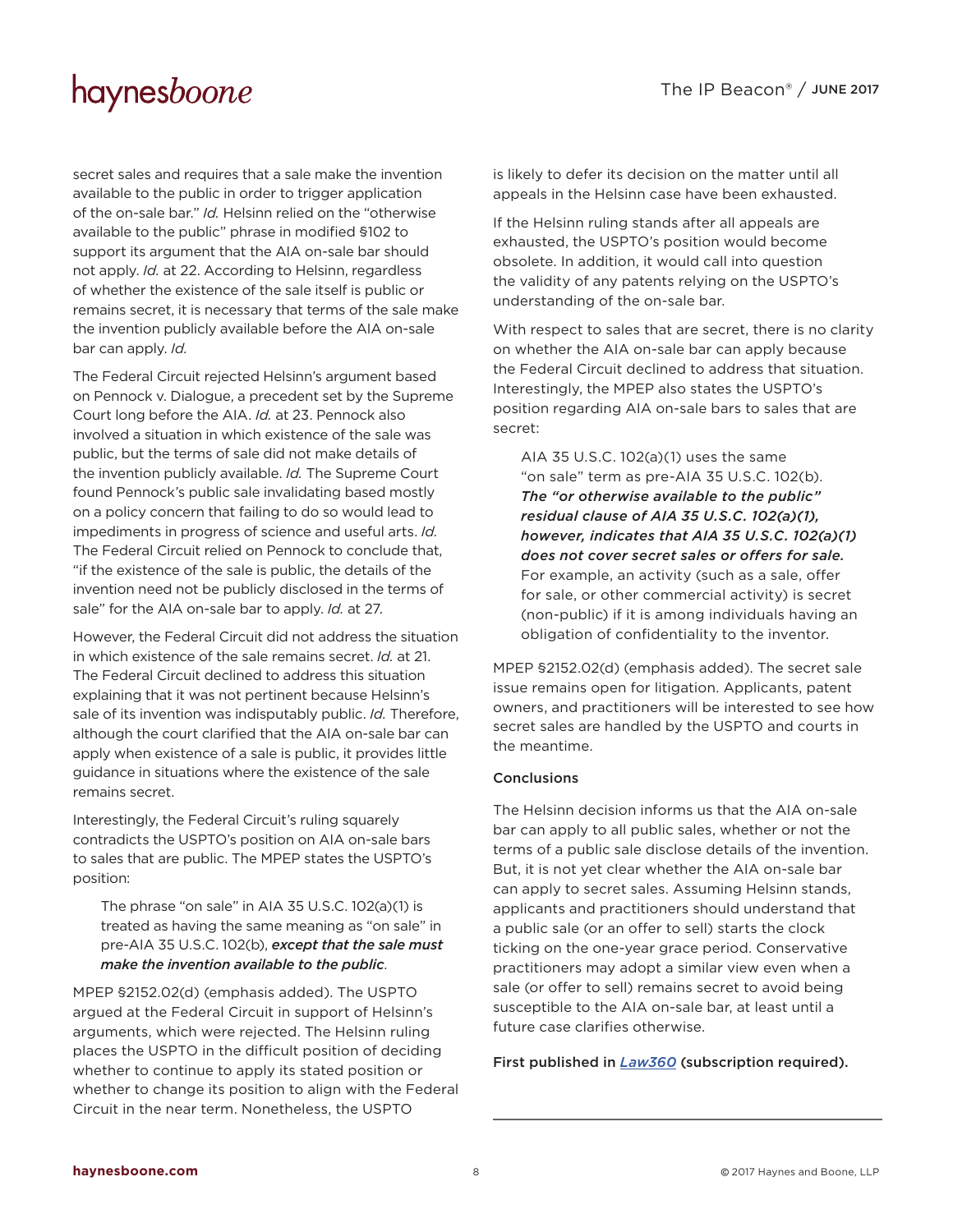### **The Biologics Tango: Reading Tea Leaves on the Patent Dance and Pre-Marketing Notice Requirements**

[Scott Cunning](http://www.haynesboone.com/people/c/cunning-scott), [Elizabeth M. Crompton, Ph.D.](http://www.haynesboone.com/people/c/crompton-elizabeth), [Yifang Zhao\\*](http://www.haynesboone.com/people/z/zhao-eva) and [Yongjin Zhu, Ph.D.](http://www.haynesboone.com/people/z/zhu-yongjin)





[Scott](http://www.haynesboone.com/people/c/cunning-scott)  [Cunning](http://www.haynesboone.com/people/c/cunning-scott)

[Elizabeth M.](http://www.haynesboone.com/people/c/crompton-elizabeth)  [Crompton,](http://www.haynesboone.com/people/c/crompton-elizabeth)  [Ph.D.](http://www.haynesboone.com/people/c/crompton-elizabeth)

[Yongjin Zhu,](http://www.haynesboone.com/people/z/zhu-yongjin)  [Ph.D.](http://www.haynesboone.com/people/z/zhu-yongjin)



[Yifang Zhao](http://www.haynesboone.com/people/z/zhao-eva)

On Wednesday, April 26, 2017, the Supreme Court heard oral argument in *Sandoz Inc. v. Amgen Inc. et al.*, a landmark case that many hope will provide clarity and guidance for consumers and the pharmaceutical industry on the regulatory approval pathway for biosimilar drugs under the Biologics Price Competition and Innovation Act of 2009 ("BPCIA" or "Biosimilars Act").

Biosimilars refer to complex biologic drugs made within cells or organisms that are highly similar to medicines already approved by the FDA. The two questions to be decided by the high court are (1) whether the BPCIA requires the biosimilar applicant (*i.e.*, the company seeking approval of a biosimilar) to engage in the "patent dance" by providing the reference product sponsor (*i.e.*, the company that markets the original biologic drug) a copy of its biologics license application and certain related manufacturing information, and (2) whether the BPCIA's 180 days' pre-marketing notice requirement can be made only after the biosimilar applicant has obtained FDA approval. If the answer to this second question is yes, the additional question arises whether a court may issue an injunction preventing a biosimilar applicant from marketing its biosimilar product for 180 days after notice, thereby increasing the reference product sponsor's exclusivity by 180 days.

#### The Underlying Facts and Lower Court Decisions

Amgen has marketed the biologic filgrastim since 1991, a drug used for reducing the incidence of infection

in certain cancer patients. Sandoz's application for biosimilar filgrastim was accepted by the FDA for review on July 7, 2014. Sandoz provided notification to Amgen the following day, including its intent to begin commercial marketing immediately upon FDA approval. Later that month, Sandoz informed Amgen that it would not provide its biosimilar application to Amgen. In October 2014, Amgen brought a claim under California's Unfair Competition Law against Sandoz, alleging that Sandoz violated the BPCIA by not providing Amgen with Sandoz's biosimilar application within 20 days of the FDA's acceptance of Sandoz's application, and by giving a premature notice of commercial marketing before obtaining FDA approval.

The district court found in favor of Sandoz on both issues, but the Federal Circuit, on appeal, held otherwise on the pre-marketing notice issue. With respect to the first question, two of the three judges on the Federal Circuit panel (Judge Lourie and Judge Chen) agreed with Sandoz in holding that the statutory interpretation of the BPCIA allows an applicant to choose whether or not to take the first step in the patent dance by disclosing its application to the sponsor. The Federal Circuit held that the statute provides a specific and exclusive remedy for a biosimilar applicant's failure to comply with the disclosure requirement, i.e., a declaratory judgment action for infringement. On the second question, a second majority of the panel (Judge Lourie and Judge Newman) held against Sandoz, and interpreted the Biosimilars Act's notice of commercial marketing provision to mean that the "applicant may only give effective notice of commercial marketing after the FDA has licensed its product." The Federal Circuit interpreted the word "licensed" to be synonymous with "FDA approval," and held that notice can be effective only after the application is approved by the FDA. In addition, the Federal Circuit reasoned that the 180-day pre-market notice provision would allow the reference product sponsor time to assess and act upon its patent rights.

### The Supreme Court Examines Congress's Tea Leaves at the Oral Hearing

During oral argument at the Supreme Court, the Justices seemed reluctant to delve into the depths of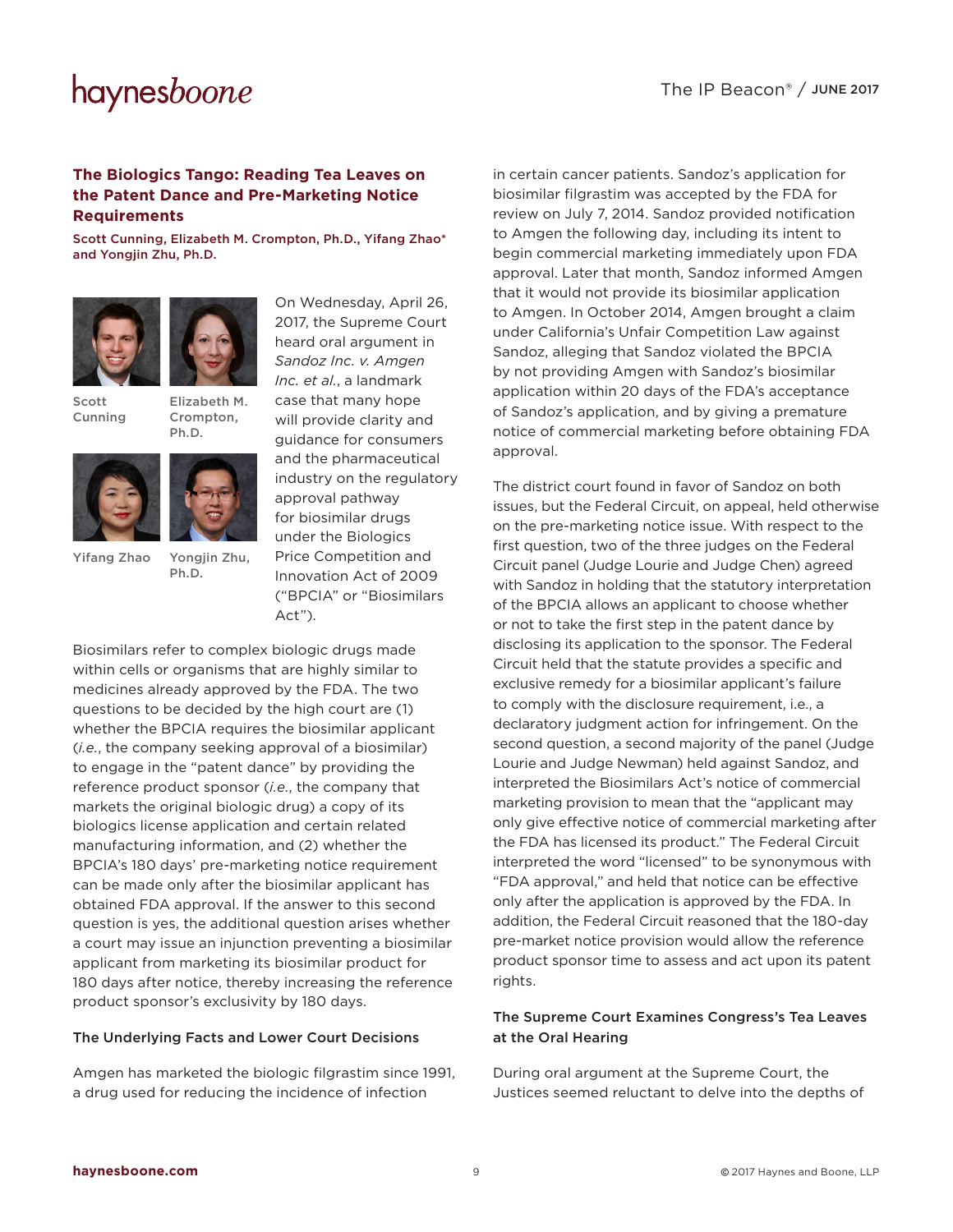the Biosimilars Act. Justice Breyer called the statute ambiguous and requested guidance from the FDA on the proper interpretations of this highly technical statute, even while acknowledging that the FDA does not have proper rulemaking authority in this scenario. Justice Gorsuch fired his first question of the morning at the Government, inquiring whether the state law cause of action under which this case was originally filed was preempted by the federal statute. Other Justices explored preemption further, despite noting that the issue was not briefed, wondering whether any state court could intervene and disrupt the BPCIA procedures. Neither the parties nor the Government argued that the case was preempted, or that the FDA or the PTO should be left to provide clarity on the statute. They urged the high court to render a decision on the merits.

Regarding the substantive statutory construction issues, the Court focused mainly on the implications of each side's interpretation of the statute. The emphasis of the questions was less on the technicalities of the statutory language than on the remedies for biosimilar applicants and reference product sponsors and the implications for the pharmaceutical industry. Justice Sotomayor took the lead in attempting to understand the current biosimilar approval process, and this curiosity was echoed by other Justices. The Court asked questions about the agencies involved, the timeline for filing and approval of biosimilar applications, number of biosimilar applications approved by FDA, etc. The Court allowed Amgen's counsel to explain, without much interruption, the reference product sponsor's side of story and the contrast between the BPCIA and the Hatch-Waxman Act relating to generic drugs.

The Court spent a significant amount of time on the 180-day pre-marketing notice requirement. Justice Breyer and the others questioned the utility of a notice that does not provide any detailed information on the biosimilar product to be marketed. As Amgen argued, a notice given before FDA approval would be inherently defective because the approved biosimilar product could be drastically different from the original application, in terms of chemical structure, approved indications, and methods of manufacturing. Thus, Justice Breyer questioned whether the notice

without sufficient details would be considered a notice as prescribed by the statute in the first place. Justice Kagan, however, seemed to be sympathetic to Sandoz's argument that if Congress wanted to provide an extra 180-day exclusivity for the reference product sponsor, they would have explicitly done so.

If anything, the oral argument highlighted the complicated nature of this highly anticipated case. The Court's questions suggested that they may avoid resolving these issues for now by deciding the case on non-substantive grounds, *i.e.*, preemption. Otherwise, the oral argument was as illustrative as the mystical art of tasseography, which is to say not much at all.

### **Differing Burdens of Proof in the PTAB and District Courts can Allow Patent Challengers a Second Bite at the Apple**

[Elizabeth M. Crompton, Ph.D.](http://www.haynesboone.com/people/c/crompton-elizabeth)



[Elizabeth M.](http://www.haynesboone.com/people/c/crompton-elizabeth)  [Crompton,](http://www.haynesboone.com/people/c/crompton-elizabeth)  [Ph.D.](http://www.haynesboone.com/people/c/crompton-elizabeth)

The different burdens of proof in the Patent Trial and Appeal Board (PTAB) and in district court means that the PTAB may find patent claims unpatentable even after the claims were held valid over the same evidence in litigation. *Novartis AG v. Noven Pharm. Inc.*, No. 2016-1678, 2016-1679 (April 4, 2017).

In two separate Inter Partes Review (IPR) proceedings, the PTAB found the asserted claims of Novartis's U.S. Patent Nos. 6,316,023 and 6,335,031 unpatentable for obviousness over various combinations of prior art references. *Novartis*, No. 2016-1678, 2016-1679 at 2, 4. However, those same claims had previously been litigated in the U.S. District Court for the District of Delaware. *Id.* at 6. Based on the "same" arguments and the "same" evidence considered by the PTAB, the Delaware District Court held the claims not obvious, and the Federal Circuit affirmed the court. *Id.*; *Novartis Pharm. Corp. v. Watson Labs., Inc.*, 611 F. App'x 988 (Fed. Cir. 2015); *Novartis Pharm. Corp. v. Noven Pharm., Inc.*, 125 F. Supp. 3d 474 (D. Del. 2015).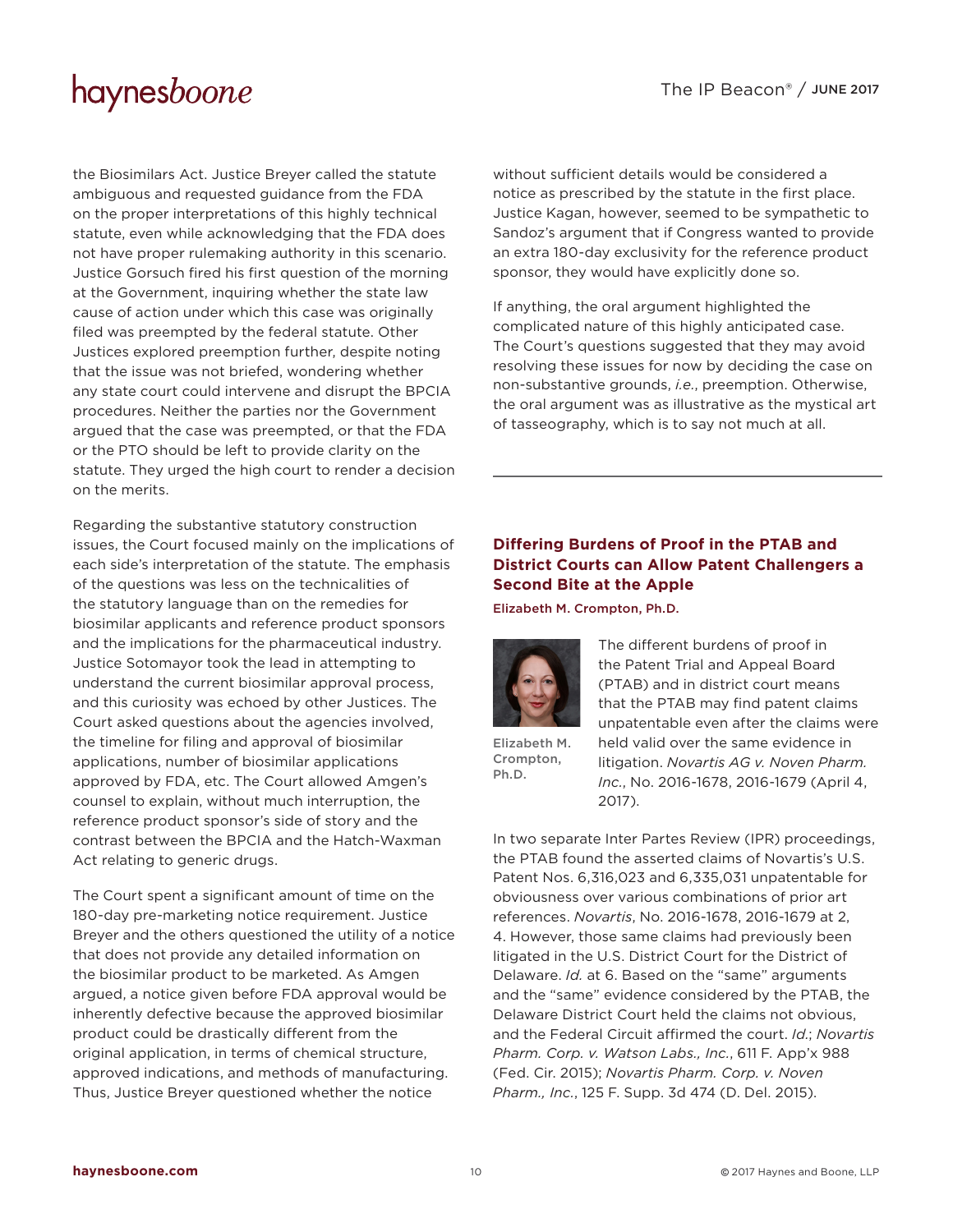Novartis argued that *In re Baxter International, Inc.* required that the PTAB must reach the same conclusion as the Delaware District Court and the Federal Circuit in the earlier proceedings. *Id.* at 6, 8 (discussing *In re Baxter Int'l, Inc.*, 678 F.3d 1357, 1365 (Fed. Cir. 2012) ("When a party who has lost in a court proceeding challenging a patent, from which no additional appeal is possible, provokes a reexamination in the PTO, using the same presentations and arguments, even with a more lenient standard of proof, the PTO ideally should not arrive at a different conclusion.")).

The Federal Circuit disagreed with Novartis. First, the Federal Circuit explained, the record at the PTAB differed from the record in the earlier trial proceeding. *Id.* at 6. According to the Federal Circuit, the PTAB correctly found that the Federal Circuit and Delaware District Court opinions were not controlling because additional evidence was present before the PTAB. *Id.* at 6-7.

The Federal Circuit further explained that Novartis's argument would have been incorrect even if the trial record had been the same. *Id.* at 7. The PTAB determines unpatentability by a preponderance of the evidence, while litigation in the district court requires proof of invalidity by clear and convincing evidence. *Id.*  With a lower burden of proof, the PTAB may properly find patent claims unpatentable even though a district court had considered the same evidence and reached the opposite conclusion. *Id.* at 7-8. The Federal Circuit found support for its decision in the Supreme Court's opinion in *Cuozzo Speed Techs., LLC v. Lee*, 136 S. Ct. 2131 (2016):

A district court may find a patent claim to be valid, and the [USPTO] may later cancel that claim in its own review. … This possibility, however, has long been present in our patent system, which provides different tracks — one in the [USPTO] and one in the courts — for the review and adjudication of patent claims. As we have explained …, inter partes review imposes a different burden of proof on the challenger. These different evidentiary burdens mean that the possibility of inconsistent results is inherent to Congress'[s] regulatory design.

*Cuozzo*, 136 S. Ct. at 2146. Thus, the Federal Circuit concluded that the prior decisions were not controlling on the PTAB. *Novartis*, No. 2016-1678, 2016-1679 at 8.

The Federal Circuit also distinguished the *Baxter* opinion Novartis relied on. *Id.* Although *Baxter* stated that the USPTO "ideally should not arrive at a different conclusion" as a district court faced with the same evidence and argument, this is an aspiration, not a rule. *Id. Baxter* also recognized that the different standards in the USPTO and the district courts allow for potentially different results. *Id.* at 8-9; *Baxter*, 678 F.3d at 1365.

The Federal Circuit also reviewed the factual findings behind the PTAB's obviousness determination. *Id.* at 9. The Federal Circuit found that the PTAB's findings were supported by substantial evidence and declined to reweigh the evidence as Novartis requested. *Id.* at 10-12.

This case highlights the different burdens of proof used in PTAB proceedings versus those in district court litigation. The preponderance of the evidence standard at the PTAB may be seen as an advantage for an accused infringer challenging a patent, and in this case, it seems to have given the accused infringer a successful second bite at the apple.

### **Anything You Say may be Used Against You in a Court of Law**

[Andrew B. Cohn](http://www.haynesboone.com/people/c/cohn-andrew-b)



[Andrew B.](http://www.haynesboone.com/people/c/cohn-andrew-b)  [Cohn](http://www.haynesboone.com/people/c/cohn-andrew-b)

For patent practitioners, prosecution disclaimer is an often forgotten patent law principle that can find its way back into the formalistic claim construction adhered to in many Federal Circuit decisions. In some cases, patentees may disclaim more than is necessary to overcome cited art during prosecution. That was exactly the case in *Technology Properties Ltd. v. Huawei Tech, et al.*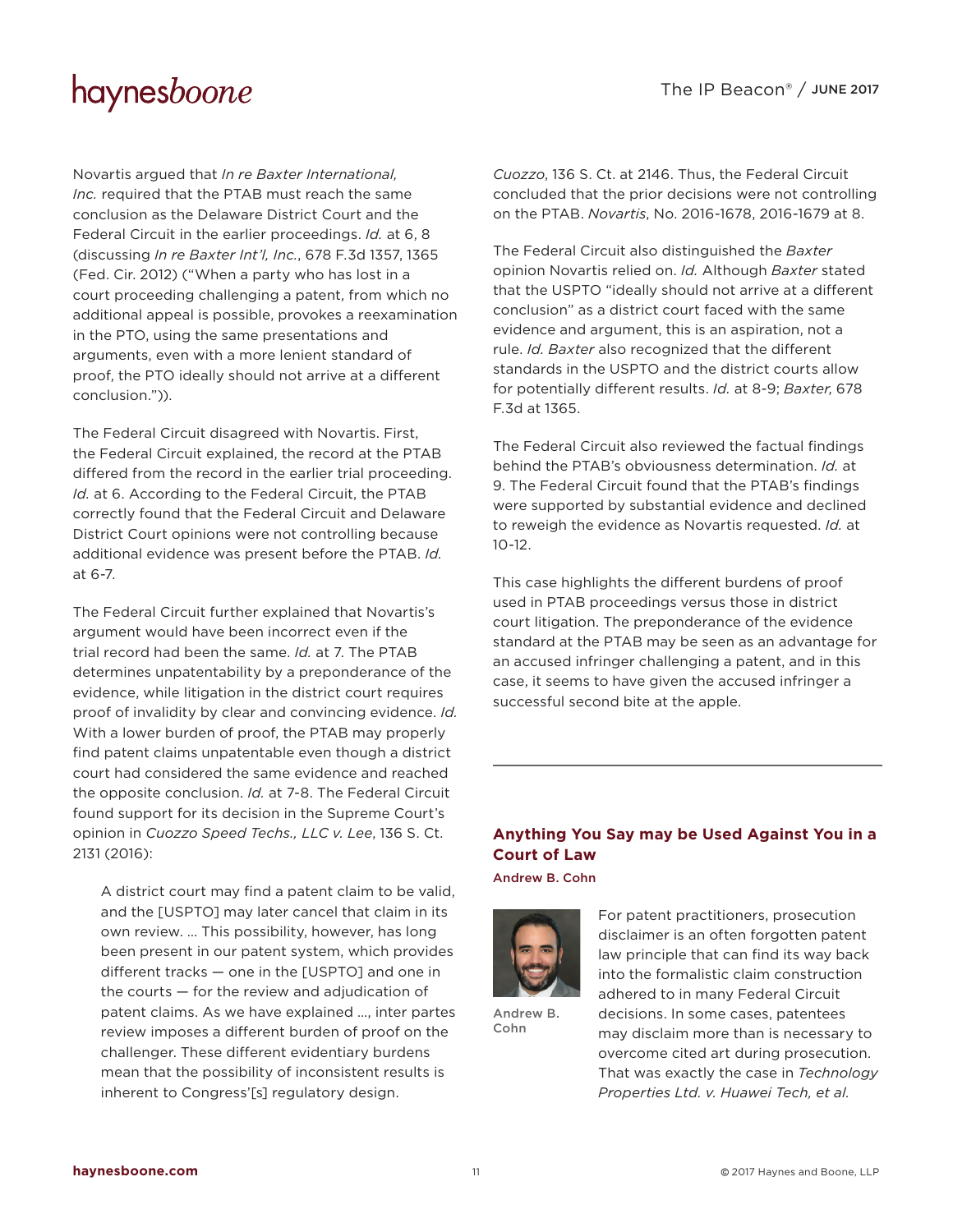(Case Numbers 2016-1306, 2016-1307, 2016-1309, 2016-1310, and 2016-1311, Fed. Cir. March 3, 2017) ("Tech. Prop. Ltd."), where a patentee's remarks during prosecution ultimately led to narrowing limitations being read into the issued claims.

In *Tech. Prop. Ltd.*, Technology Properties Limited LLC, Phoenix Digital Solutions LLC, and Patriot Scientific Corp. ("Technology Properties") asserting U.S. Patent No. 5,809,336 ("'336 patent") against several defendants, including Huawei Technologies Co., Samsung Electronics Co., Nintendo Co., and LG Electronics, Inc. ("Appellees"). The '336 patent is directed to decoupling a variable frequency system clock connected to a CPU from a fixed frequency clock connected to an I/O system interface. By decoupling the fixed and variable frequency clocks, the patent purports to provide improvements to the microprocessor by disposing the variable frequency system clock, in the form of a ring oscillator, on the same substrate as the CPU, allowing the variable frequency system clock and the CPU to react similarly to external factors (e.g., temperature, voltage, etc.) and provide the maximum possible processing speeds. During a *Markman* hearing at the District Court level, several statements made by the patentees during prosecution were introduced. The portions of representative claim 6 at issue, as well as some of the exemplary prosecution statements, are reproduced below.

A microprocessor system comprising: *…an entire oscillator* disposed upon said integrated circuit substrate and connected to said central processing unit … (Claim 6, Emphasis added).

During prosecution, when arguing the patentability of the claims in the application over U.S. Patent No. 4,503,500 to Magar ("Magar"), the patentee made the following statements:

[C]rystal oscillators have never, to Applicant's knowledge, been fabricated on a single silicon substrate with a CPU, for instance. Even if they were, as previously mentioned, crystals are by design fixed-frequency devices whose oscillation frequency is designed to be tightly controlled and to vary minimally due to variations in manufacturing, operating voltage and

temperature. The oscillation frequency of a crystal on the same substrate with the microprocessor would inherently not vary due to variations in manufacturing, operating voltage and temperature in the same way as the frequency capability of the microprocessor on the same underlying substrate, as claimed. *Tech. Prop. Ltd.* at 8-9.

Additionally, when attempting to differentiate the claims in the application from U.S. Patent No. 4,670,837 to Sheets ("Sheets"), the patentee stated:

Even if the Examiner is correct that the variable clock in Sheets is in the same integrated circuit as the microprocessor of system 100, that still does not give [sic] the claimed subject matter. In Sheets, a command input is required to change the clock speed. In the present invention, the clock speed varies correspondingly to variations in operating parameters of the electronic devices of the microprocessor because both the variable speed clock and the microprocessor are fabricated together in the same integrated circuit. No command input is necessary to change the clock frequency. *Tech. Prop. Ltd.* at 11.

These statements were interpreted by the District Court in a manner that provided for a construction of the claims that resulted in the parties stipulating to non-infringement. *Tech. Prop. Ltd.* at 3. The District Court construed "an entire oscillator disposed upon said integrated circuit substrate and connected to said central processing unit" to require "an oscillator located entirely on the same semiconductor substrate as the central processing unit that does not require a control signal and whose frequency is not fixed by any external crystal." *Id.* at 6. While the parties agreed to the first portion of the construction, the parties disputed the second portion, "that does not require a control signal and whose frequency is not fixed by any external crystal." *Id.*

The Federal Circuit broke up this construction into two separate prosecution disclaimer issues. First, the District Court construed the "entire oscillator" to require one "whose frequency is not fixed by any external crystal" based on the prosecution statements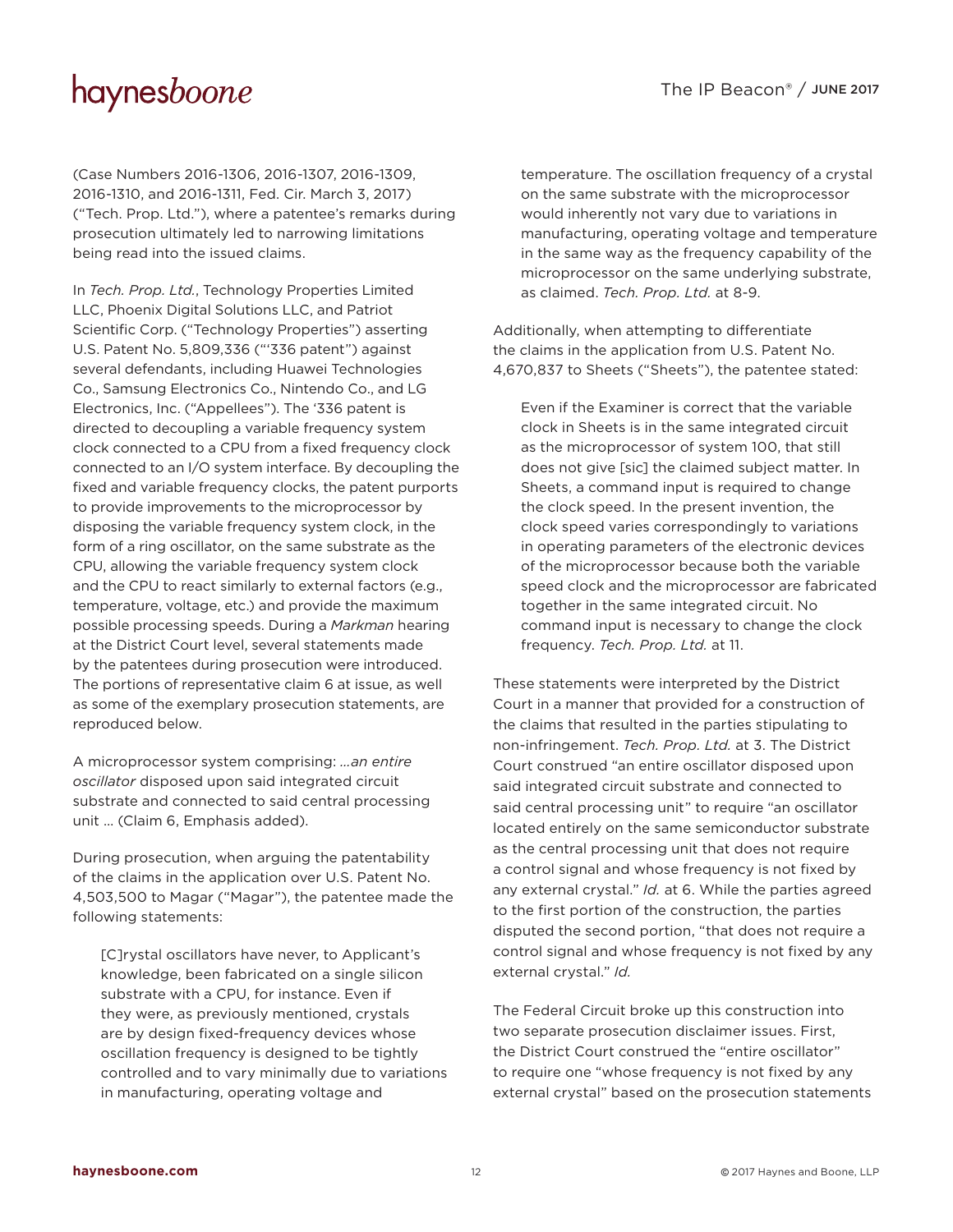made while arguing that the claims were patentable over the Magar reference. *Tech. Prop. Ltd.* at 13. In litigation, the patent owner attempted to argue that the statements made during prosecution were not necessary to overcome the Magar reference and, rather, it was only necessary to argue that Magar required an off-chip crystal oscillator while claim 6 "generates the CPU clock signal on-chip." *Id.* The Federal Circuit was not swayed by this argument, stating that "the scope of surrender is not limited to what is absolutely necessary to avoid a prior art reference; *patentees may surrender more than necessary…* When this happens, we hold patentees to the actual arguments made, not the arguments that could have been made." (Emphasis added). *Id.* at 15.

However, the Federal Circuit also found that the District Court erred in a portion of their claim construction. *Tech. Prop. Ltd.* at 15. During the *Markman* hearing District Court originally construed the patentee's disclaimer statements, when arguing over Sheets, to require an "entire oscillator" "that does not require a control signal." The Federal Circuit instead reviewed the disclaimer statements made by the patentee and concluded that proper construction required that the proper construction is instead, "entire oscillator… that does not require a command input *to change the clock frequency*." (Emphasis added). *Id.* In order to support this construction, the Federal Circuit reviewed the entire statements made by the patentee when arguing over the Sheets reference, as well as the context that such statements were made during prosecution, and found the patentee only disclaimed use of the control signal "to change to clock frequency." *Id.* at 16. Thus, the Federal Circuit vacated the District Court's claim construction and remanded for further proceedings consistent with the Federal Circuits construction. *Id.* at 16-17.

#### Statements that Give Rise to Prosecution Disclaimer

The basic tenants of claim construction, and the evidentiary sources used during claim construction, are described and clarified in *Phillips v. AWH Corp.*, which sets precedent for a flexible approach to construing claims during litigation. These basic canons tell us that

words in a claim are generally given their "ordinary and customary meaning" and, as such, the meaning of the claim terms is not otherwise limited where the claim language is obvious "even to lay judges." *Phillips* at 1313-1314.

However, unlike the flexible approach provided by *Phillips* to claim construction, prosecution disclaimer may limit the meaning of claim terms based on evidence extrinsic to the patent claims, such as that found in the prosecution history when statements made in the prosecution history are "clear and unmistakable." *Tech. Properties Ltd.* at 12 citing *Elbex Video, Ltd. v. Sensormatic Electronics. Corp.*, 508 F.3d 1366, 1371 (Fed. Cir. 2007) (*see also Omega Engineering, Inc. v. Raytek Corp.*, 334 F.3d 1314, 1325– 26 (Fed. Cir. 2003) and *Standard Oil Co. v. American Cyanamid Co.*, 774 F. 2d 448, 452-453 (Fed. Cir. 1985)). The Federal Circuit has stated that "[i]f the challenged statements are ambiguous or amendable to multiple reasonable interpretations, prosecution disclaimer is not established." *Tech. Properties Ltd.* at 12.

The patentee in *Tech. Prop. Ltd.* attempted to argue that Magar required an "off-chip crystal oscillator, while claim 6 of the '336 patent generates the CPU clock signal on-chip." *Tech. Prop. Ltd.* at 13. They then went on to argue that proper interpretation of the references, and corresponding prosecution disclaimer, was that the Magar reference required a clock signal generated off-chip, while the "entire oscillator" at issue instead generates the clock signal on-chip and is not limited to having a frequency that is "not fixed by any external crystal." The Federal Circuit responded that, while that argument "may have been sufficient to traverse the Magar rejection and avoid a narrower construction," the arguments made by patentee on appeal were not the same as those made during prosecution. *Id.*

The Federal Circuit found the repeated arguments that the "entire oscillator" was not fixed-frequency, including the argument that "[t]he Magar microprocessor in no way contemplates a variable speed clock as claimed," and that the Magar crystal clock rate "is at a fixed, not a variable, frequency," were sufficient to properly exclude a "fixed-frequency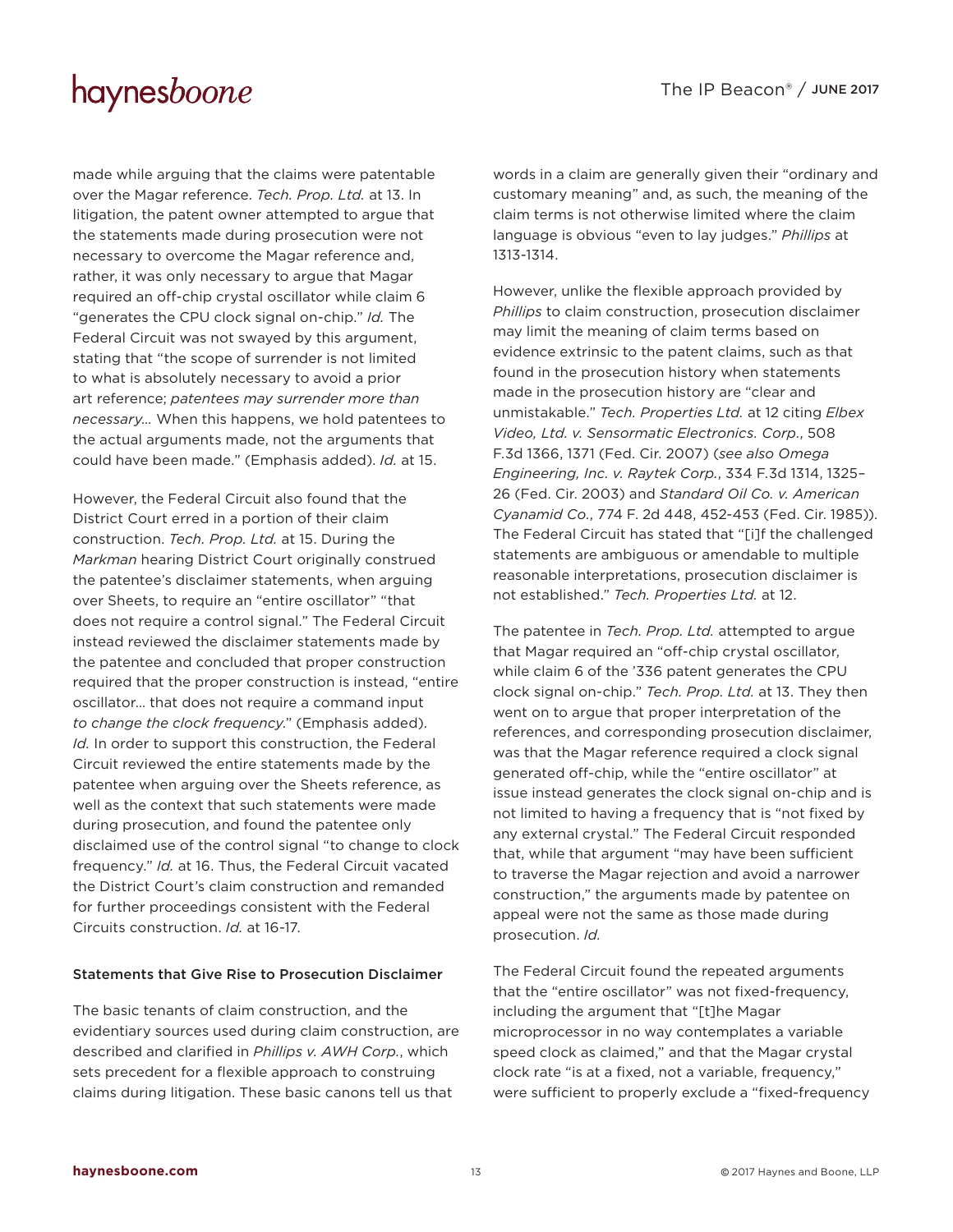crystal oscillator." *Tech. Prop. Ltd.* at 14. Similarly, further arguments that the "entire oscillator" did not require an external crystal, such as the argument that "Magar's clock generator relies on an external crystal… to oscillate," and that the claimed invention was novel because "it oscillates without external components (unlike the Magar reference)," were sufficient to exclude an external crystal from fixing the frequency of the "entire oscillator." *Id.* Thus, the Federal Circuit found that, although the arguments presented by the patentee on appeal may have had merit in overcoming the Magar reference during prosecution, "the patentee likely disclaimed more than was necessary to overcome the examiner's rejection" during that prosecution. The Federal Circuit framed the controlling question as "what a person of ordinary skill would understand the patentee to have disclaimed during prosecution, not what a person of ordinary skill would think the patentee needed to disclaim during prosecution." *Id.* at 15.

The second portion of the Federal Circuit's decision is also noteworthy for the rigid test that was applied when determining the scope of prosecution disclaimer. The Federal Circuit went out of its way to note that the District Court erred in its claim construction by not considering the totality of the arguments made by the patentee during prosecution. *Tech. Prop. Ltd.* at 15. For example, the Federal Circuit cited the patentee's arguments that no "command signal" was used "to change the clock speed," and "[n]o command input is necessary *to change the clock frequency*." *Id.* at 15-16. The Federal Circuit felt that, because every mention of a control signal or command input was "only in the context of using a command input to modify the frequency of the CPU clock," the patentee had only disclaimed a particular use of the control signal, and a proper interpretation required that the "entire oscillator" "does not require a command input to change the clock frequency." *Id.* at 16.

At the outset, it is noteworthy (but not surprising) that the prosecution history was used to read additional limitations into the claims in this case. Where arguments of this nature are made during prosecution, the patentee runs a gamble of how the claims will be construed during litigation. During prosecution, if these types of arguments are necessary to convince the Examiner of the novelty of the invention, patent applicants should be conscious of how these types of arguments may affect and limit the claims. If a potential risk such as this presents itself, reconsideration of the applicant's strategy, amendments, and arguments may be appropriate.

An alternative approach may include avoiding such strong, characterizing arguments of this nature, and instead letting the claim language speak for itself. Additionally, other strategic considerations may be given to alternative prosecution strategies, including Examiner interviews and other Examiner-applicant discourse. Of course, for patent practitioners, persuasive prose and shorter file histories are goals that are often at odds with each other.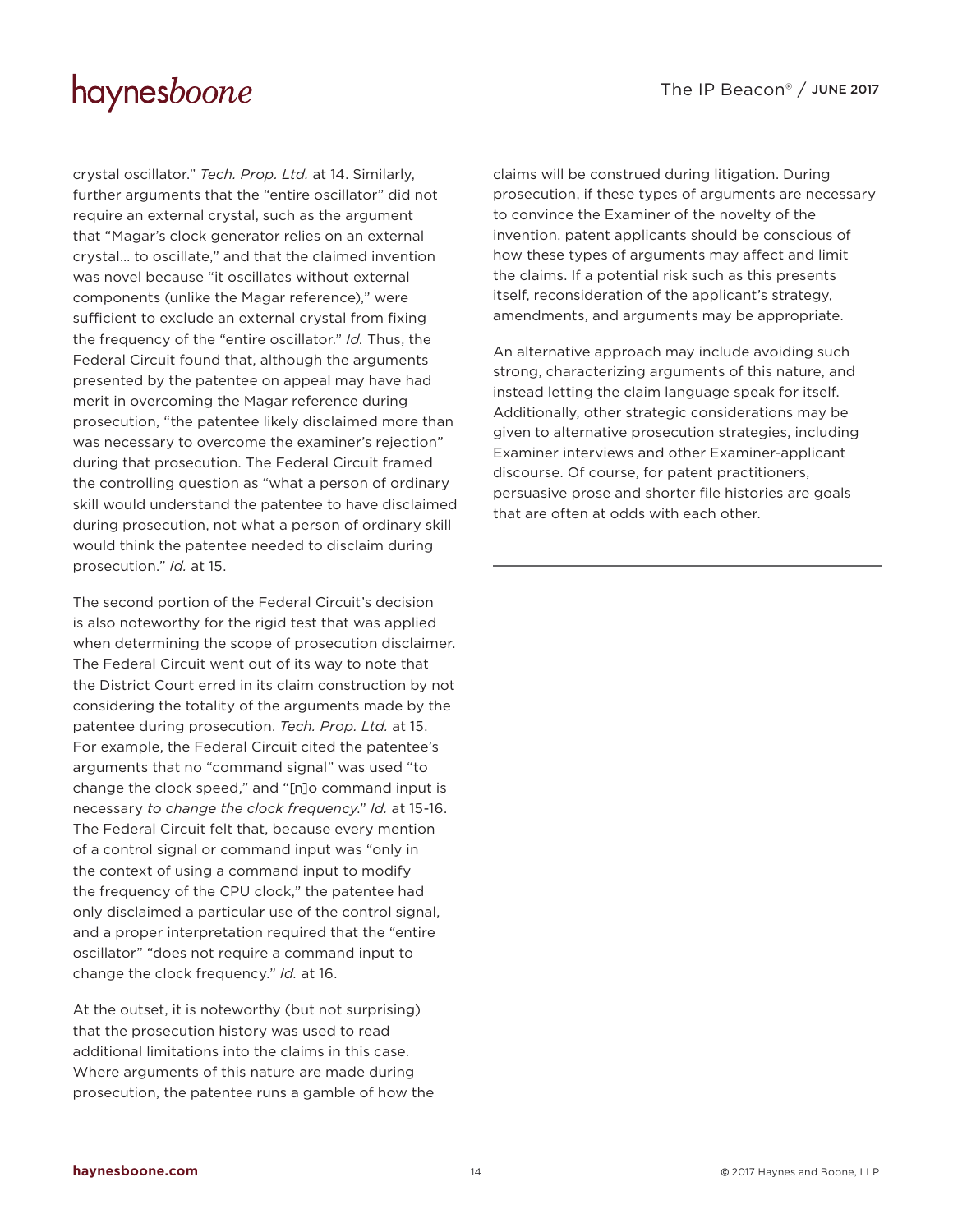#### **Haynes and Boone Expands its IP Litigation and Brand Management Practices with Addition of New York Partner**

Adam Siegartel has joined the New York office of Haynes and Boone as a partner in the firm's renowned Intellectual Property Practice. Adam is a first-chair litigator and experienced IP counselor who will lead the firm's brand management group in New York.

**[Read more.](http://www.haynesboone.com/press-releases/haynes-and-boone-adds-adam-siegartel)**

#### **Five Haynes and Boone Lawyers Elevated to Counsel**

In addition to its new partner announcement earlier this year, Haynes and Boone proudly announced five associates being promoted to counsel: IP lawyer Jade Laye, along with Pierre Grosdidier, Chris Kang, Ryan Paulsen, and Jorge Torres.

**[Read more.](http://www.haynesboone.com/press-releases/2017-promotions-to-counsel)**

#### **D.C.** *Super Lawyers* **Features Five Haynes and Boone Lawyers**

Washington, D.C.'s 2017 *Super Lawyers* directory includes four Haynes and Boone partners and a senior counsel across four practice areas in its annual award listing.

**[Read more.](http://www.haynesboone.com/press-releases/2017-dc-super-lawyers)**

#### **Three Haynes and Boone Partners Featured in 2017** *World IP Review* **Leaders Directory**

Haynes and Boone congratulates Partners Purvi Patel Albers, Jeff Becker and David McCombs for their inclusion in the *World Intellectual Property Review* 2017 Leaders Directory (Newton Media Ltd.).

**[Read more.](http://www.haynesboone.com/press-releases/2017-world-ip-review-leaders-directory)**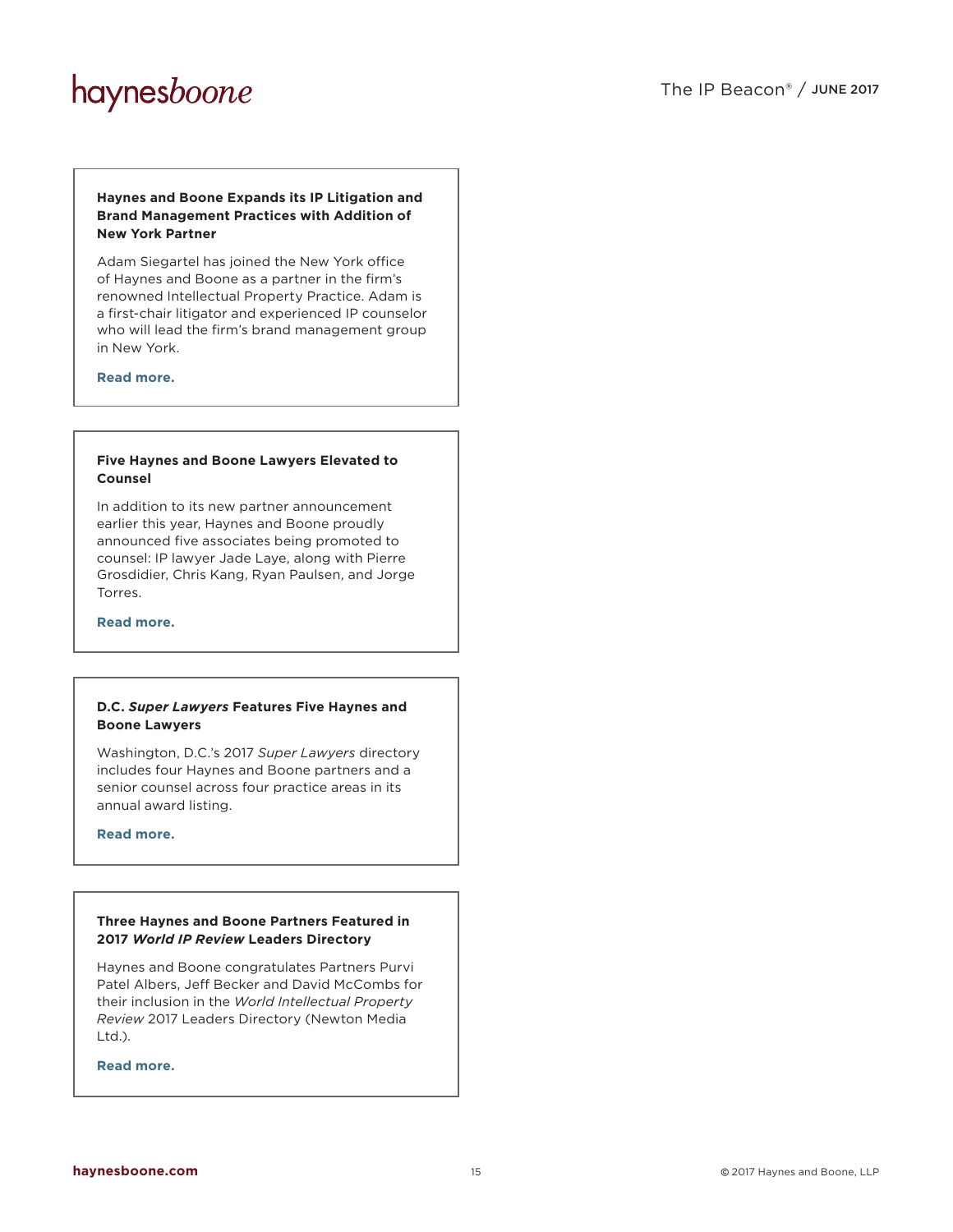### IP QUIZ

### **Trademark Trivia Is there a likelihood of confusion?**



### **According to the U.S. Trademark Trial and Appeal Board, the answer is YES.**

The Board affirmed the refusal to register the mark SOUTHERN GIRLS GOURMET SAUCES, disclaiming "GOURMET SAUCES" and covering sauces and spice rubs.

The Board determined that the term SOUTHERN GIRL, whether singular or plural, was the dominant feature of both the applicant's and each of the registered marks, and that there were no differences in sound or appearance, including with regard to design, sufficient enough to weigh against a likelihood of confusion. Further, the Board found that the term GOURMET SAUCES was descriptive, if not generic, of Applicant's goods, and therefore did not aid in distinguishing the applicant's mark from the prior marks.

Despite the applicant's arguments that because the two cited registrations were owned by unrelated parties, but apparently peacefully coexisting, that the marks are relatively weak and that the applicant's mark should also be registrable, the Board was not persuaded. In particular, The Board found that the coexistence of only two registrations was insufficient to support the conclusion that the

term SOUTHERN GIRLS was so weak in the food and drink industry that consumers would be able to distinguish the source of the applicant's goods from those of the registrants' goods based on slight variations in the respective marks.

Finally, the Board concluded that the goods at issue, (sauces and spices, beer, and bakery products,) were all comestibles and flavorings for food often sold by the same source, and were related because such goods are commonly offered by the same entity under the same mark, and in the same stream of commerce to the same class of consumer. To support this, the Board pointed to evidence provided by the Examining Attorney of web pages showing the sale of sauces and spices, bakery products, and beer under the same mark. In light of the similarity of the marks, the goods, and the channels of trade, and the lack of sufficient coexistence for a finding that the term SOUTHERN GIRL is weak in the industry, the Board found that confusion was likely and affirmed the refusal.

*In re Southern Girls Gourmet Sauces LLC,* Serial No. 86932732 (April 19, 2017) [not precedential].